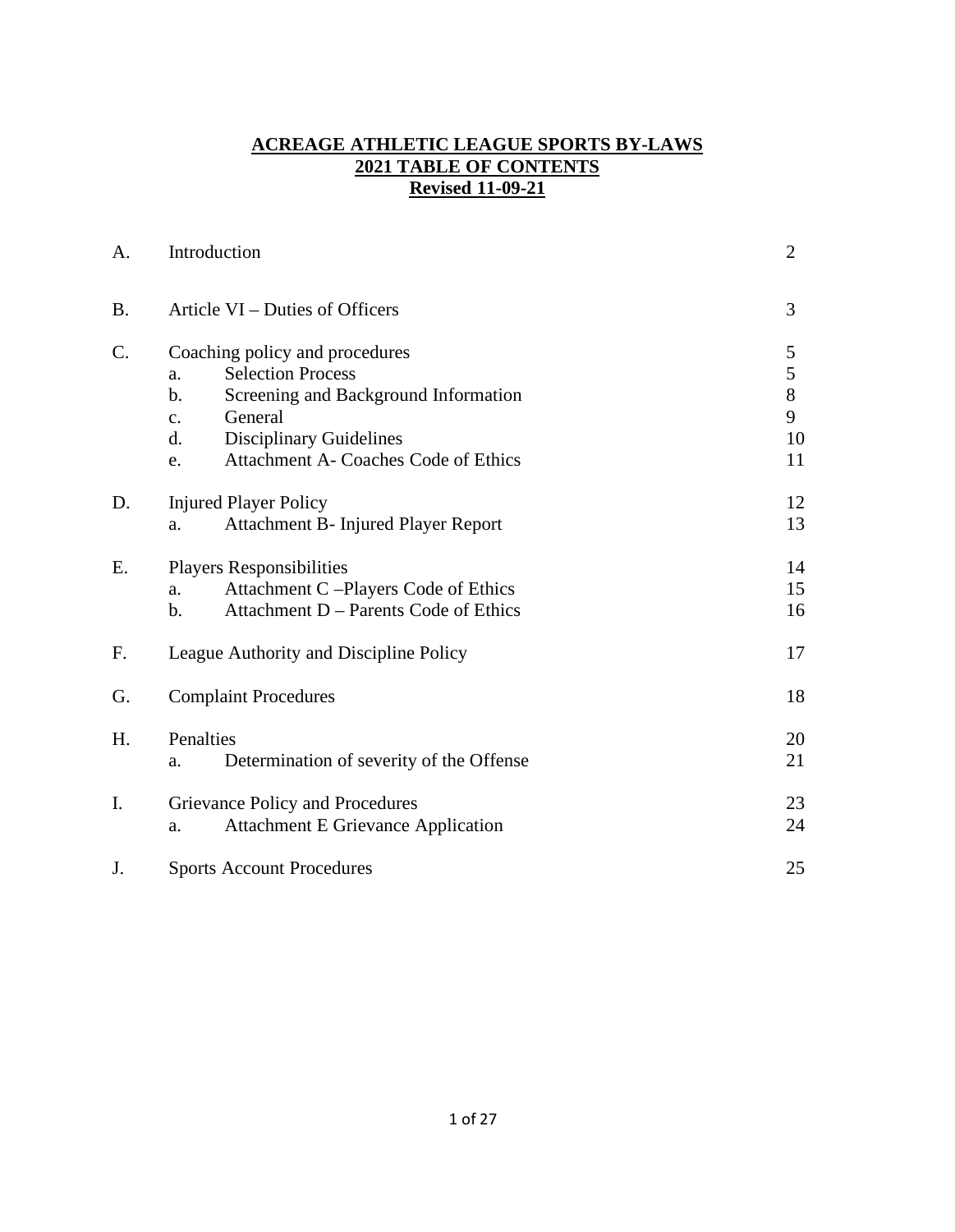# **INTRODUCTION**

The Acreage Athletic League (AAL) is a not-for-profit corporation organized in the State of Florida that consists of elected board members who as a group form a collective to make all sports played through AAL a fun and safe experience. These sports bylaws will help cover all aspects of youth sports from responsibilities to discipline. The AAL board holds monthly open meetings to discuss matters within AAL. On the first Tuesday of every month, the board conducts open meetings – which are open to the public. Additional meetings may be held as necessary.

### **Reminder for Parents and Players:**

- 1. No coach or player is permitted to bring any non-approved equipment to a permitted field within the Indian Trails District (ITID) or PBC Parks and Recreation without approval from Indian Trails, PBC Parks and Recreation and/or AAL. Only approved equipment is permitted.
- 2. Please remove all trash from fields, parking lots and other areas immediately following use.
- 3. No dogs are permitted on the fields.
- 4. All players and coaches must shake hands after each game as a show of good sportsmanship towards other players and members.
- 5. No use of alcohol, or tobacco products, (including herbal products, electronic cigarettes or vaping) products during practices and games at any sports parks/fields permitted by AAL (excluding the parking lot).
- 6. Never be under the influence or in the possession of alcohol or illegal substances while on the premises. (Indian Trail or Palm Beach parks)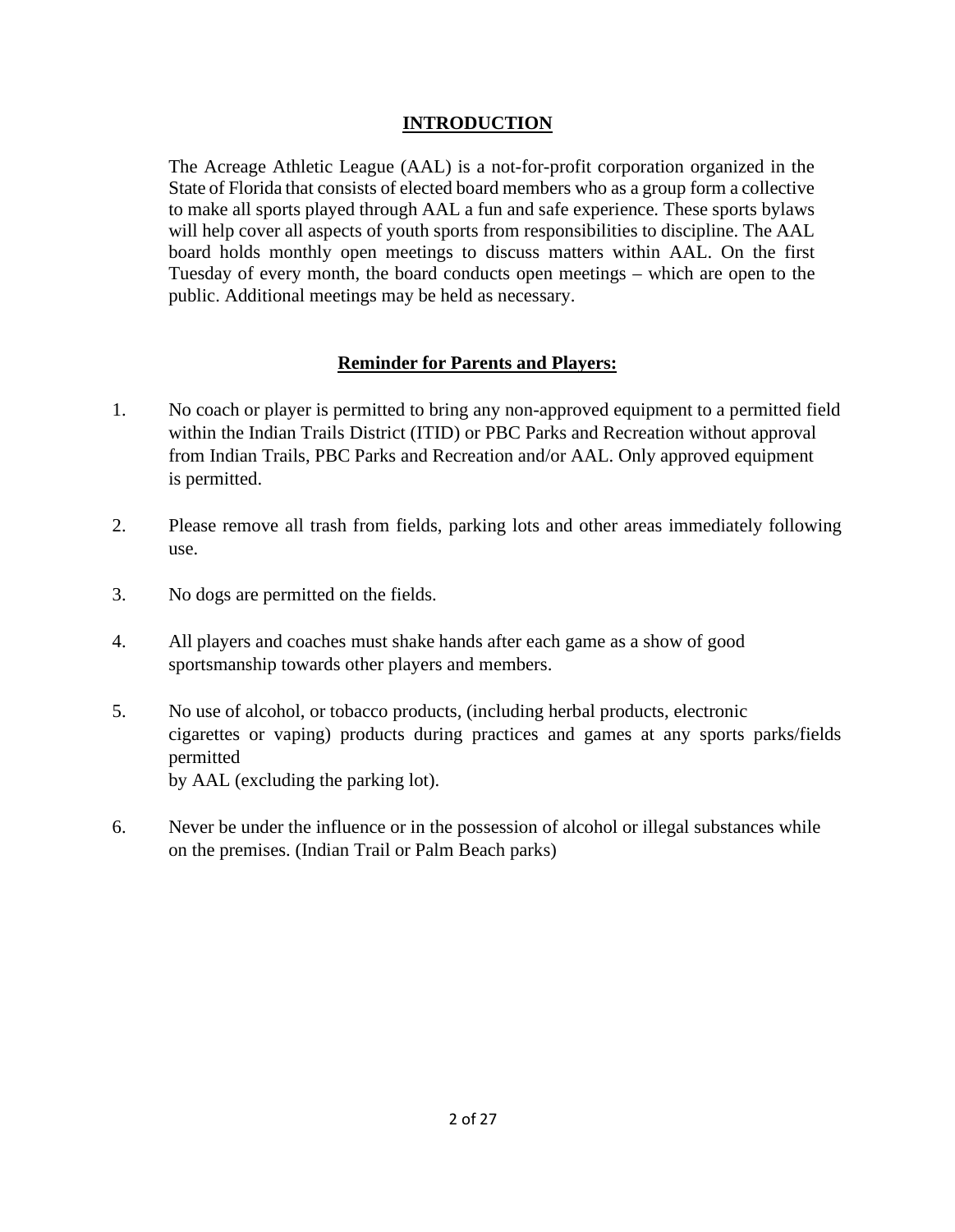## **ARTICLE VI – DUTIES OF OFFICERS**

**1. The President** shall preside at or ensure an alternate member presides at all meetings of the Sport and all open meetings of the Executive Board of Directors at which he/she may be present; shall perform such other duties as may be prescribed in these Bylaws or assigned to him/her by the Sport or by the Executive Board of Directors and shall coordinate the work of the officers and committees of the Sport in order that the purpose of the Corporation and the Sport may be promoted. He/She will assume the responsibility of being a Liaison to AAL and is required to attend all AAL open monthly meetings during their Sport season **or assign** a Sport Board member to be present. He/She is also responsible to monitor the Informational Guidelines for their sport. He/She is responsible for upholding the enforcing the Sport By-Laws and Sport Rules & Regulations as set forth by AAL. He/She is to ensure all required deliverables are timely communicated to the appropriate AAL officers; including listing of Sport board members and their positions, minutes of the Sport, designation of signors on Sport bank account, practice schedules, games schedule with playoff dates, seasonal approved budget, player count, injury reports, dispute resolutions and grievances, Sport inventory counts, and approval of Sport purchases and related invoices. He/She shall not be an officer on the Executive Board.

**2. The Vice-President** shall act as aide to the President and shall perform the duties of the President in their absence or disability if that officer is unable to act. He/She will investigate all written complaints within the Sport. He/She shall enforce all Sports rules and regulations along with policies set forth in these Sports bylaws and policies set forth by the Executive Board as necessary. He/She may also attend any board meeting held by the Board of Directors and Sports Board. He/She shall not be an officer on the Executive Board.

**3. The Secretary** shall record and retain the minutes of all meetings of the Sports Board and deliver these to the Executive Board Secretary within an acceptable timeframe. He/She shall serve as an authorized signor on the Sport bank account. He/She will record in the minutes the active player count and communicate to the Secretary of the Executive Board. He/She may also attend any board meeting held by the Sport and any open meeting of the AAL Executive Board of Directors. He/She shall not be an officer on the Executive Board.

**4. The Treasurer** shall keep a full and accurate account of receipts and expenditures of the Sport, and shall make disbursements in accordance with the approved budget, or as authorized by the Corporation, AAL Executive Board of Directors, or a Special Committee. He/She shall serve as an authorized signor on the specific AAL Sport bank account. He/She must present the AAL Executive Board a budget approved by the Sport Board for the upcoming Sport season prior to the commencement of the seasonal activities. Throughout the season at the Sport and Executive Board meetings, he/she will present a tracking of the actual receipts and expenditures and compared to the approved budget and will indicate and discuss any shortfalls or overruns. He/She will have access to the Sport online bank account which will be granted to and administered by the Executive Board Treasurer. He/She shall approve all expenditures along with the Sport President and will then submit the invoice electronically via email to the AAL Bookkeeper to process the payment. Any direct reimbursements to the Sport's Treasurer, President or their related parties should be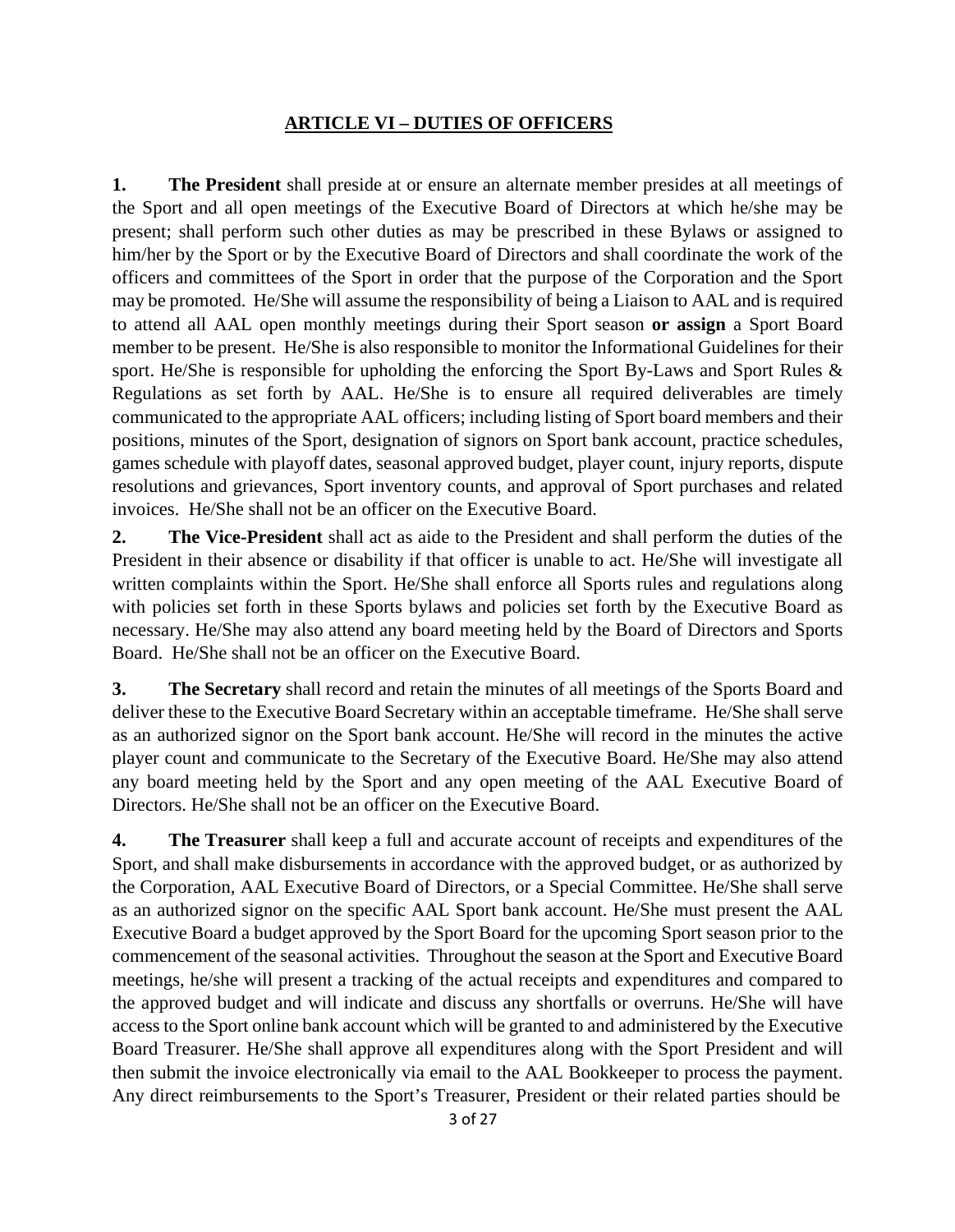avoided and must be approved by the Executive Board Treasurer prior to payment. He/She may also attend any board meeting held by the Board of Directors and Sports. He/She shall not be an officer on the Executive Board.

**5. The Sport Divisional Director** shall serve as a liaison between the divisional coaches, team moms and the Sport board. He/She may create practice and game schedules including playoffs and provide them to the Executive Board once approved. He/She should ensure a Sport Board member is present at all AAL Sport activities and in a location easily accessible by the coaches and referees, such as setting up a board tent, to allow referees to record game scores, enforce rules and regulations and be a presence for the community and Sport. Depending on size and specific needs of the sport, the responsibilities of this position may be divided among above stated officers or additional officers as needed. He/She shall assume full responsibility for and proper maintenance and care of all the Sport equipment of AAL among their specific Sport. He/She will be required to present an inventory report at each season's end to the AAL Executive Board. He/She shall promote the interest of the AAL and the Sport, including presenting a positive image through Sports media, advertising, website and any means available. He/She shall pursue contributions, fundraisers, donations or sponsorships for general purposes of the Sport. He/She shall ensure any vendors attending AAL events will be approved by AAL Executive Board and ITID and will present appropriate insurance coverage that names Acreage Athletic League and Indian Trails Improvement District as named insureds. He/She may also attend any board meetings held by the Board of Directors and Sports. He/She shall not be an officer on the Executive Board.

All Sport officers shall perform the duties prescribed in the parliamentary authority in addition to those outlined in these Bylaws, Sport Rules and Regulations and those assigned from time to time.

# **Addendum to Sports Board Procedures**:

- 1. Social Media & Email
	- a. Username or passwords are not to be changed or shared outside the Sport Board b. May not create new accounts.
		- i. Any new account is to be created by AAL Executive Board.
		- ii. It may be requested at an open meeting to be approved.

### 2. Vendors

a. All vendors requested by the Sport are to be presented at an open meeting and approved by AAL.

b. All contracts or agreements to be executed by the Executive Board.

- c. Food vendor fees:
	- i. \$800.00 per vendor (\$500.00 goes to AAL / \$300.00 goes to the sport)
- 3. Special Events which require permit outside of sport season, to be approved by AAL at open meeting.
- 4. AAL Property

a. All keys are to be returned to AAL at an open meeting 30 days after last sports event.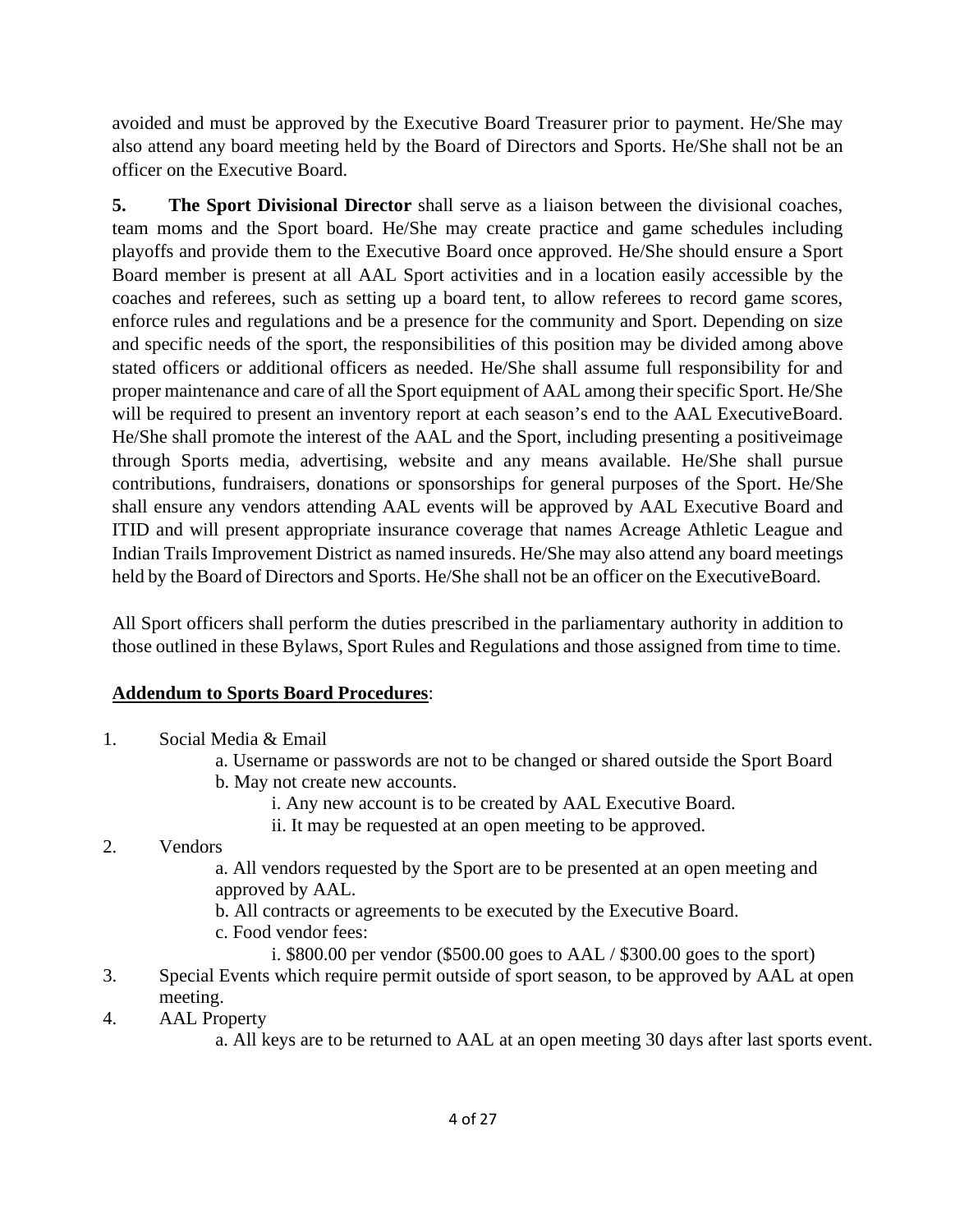# **ACREAGE ATHLETIC LEAGUE COACHES SELECTION PROCESS**

In order to be a coach for the AAL, one must meet the following requirements:

- 1. A background check must be completed and meet all requirements
- 2. Each coach will be required to obtain coaching certification. (i.e. NYSCA Certification, Babe Ruth, clinics, training.).
- 2a. Each coach will be required to obtain coaching CPR certifications & AED Certifications as set forth by AAL. [\(www.nationalcprfoundation.com/courses/standard-cpr-aed/\)](http://www.nationalcprfoundation.com/courses/standard-cpr-aed/)
- 3. All coaches will be required to complete an online course on bullying and molestation. ( [https://www.nays.org/nyscaonline/preview/bullying.cfm \)](https://www.nays.org/nyscaonline/preview/bullying.cfm)
- 4. Must be in good standing with the Acreage Athletic League:
	- a. In good standing constitutes the following:
		- i. Must not have written complaints on file that have caused the Board to take disciplinary action.

Sports are required to submit proof of all certifications listed above, disciplinary history when applicable and confirm with AAL that background checks have been run prior to draft or coaches' selection.

#### **Head Coach Selection:**

Head coach must meet all of the above requirements and should meet the following requirements before being considered to coach their own team:

- 1. They were a coach in the same division the prior year
- 2. They were a coach in the division below and are moving up this year
- 3. They were an assistant coach in the division below last year and are moving up this year
- 4. Additional applicants will be considered with the following criteria being kept in mind:
	- a. Years of experience in other sports within AAL
	- b. Years of experience in other leagues within the same sport
	- c. Years of experience as a youth coach

### **Ultimately, the Sports Board has final decision when choosing coaches. The following is asked of each Coach:**

- Be a positive role model and make the game enjoyable for all players. Teach all your players to the best of your ability.
- Do not display unsportsmanlike conduct or undesirable behavior before, during, or after practices or games.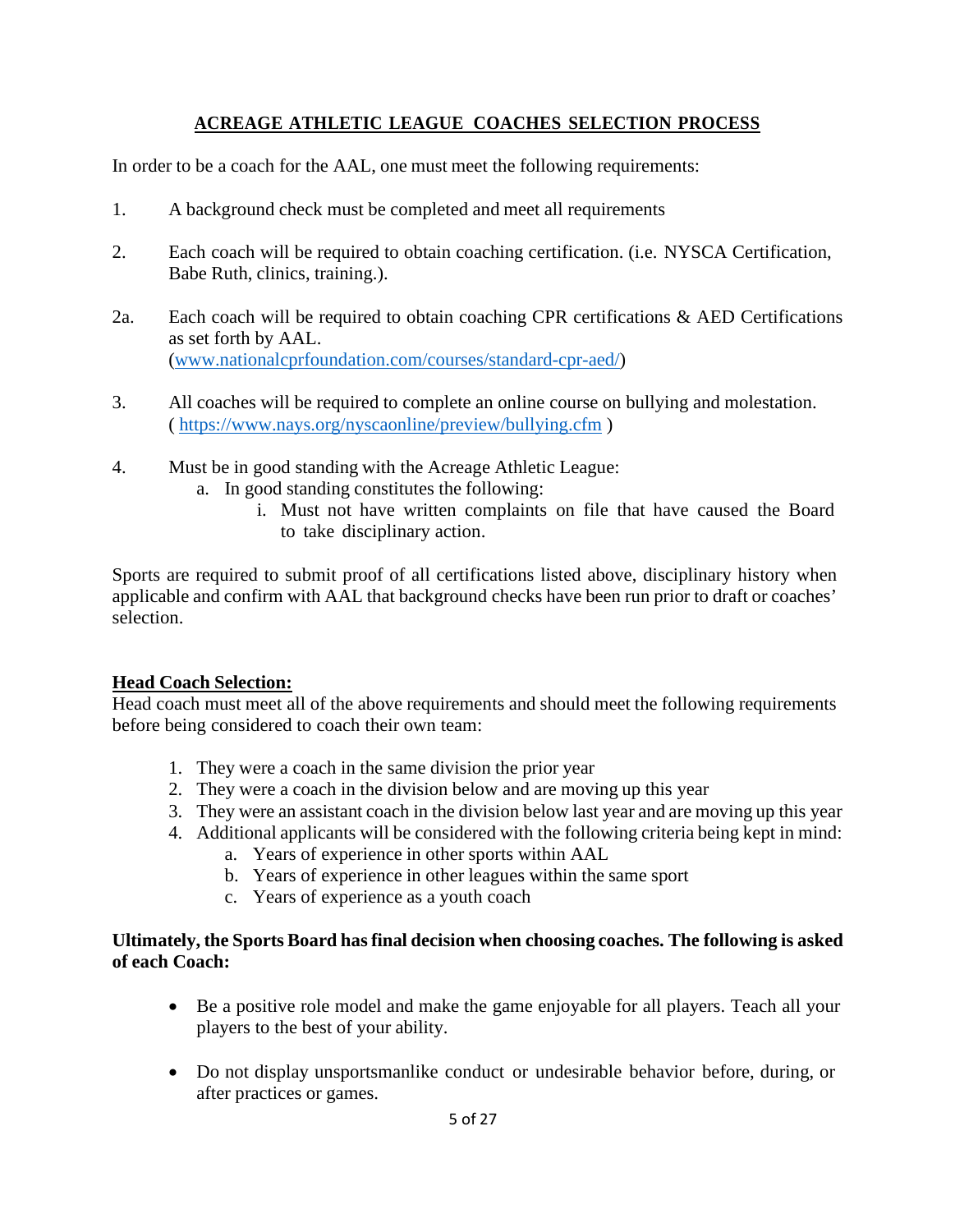- Control the behavior of all assistants, players, parents, and fans. The head coach will be held responsible for any undesirable behavior.
- See that all players receive the required amount playing time set forth by the sport.
- Be responsible for the care and prompt return of all AAL League equipment at season's end. Should any equipment not be returned, the mandatory equipment deposit check will be deposited. If retribution is not made within a responsible amount of time, the Head Coach will be expelled from participating in any programs sponsored by the Acreage Athletic League, Inc.
- Within 48 hours, report any injury that required medical attention to the Divisional Directors immediately. This must be done in writing and on proper form.
- The sport must report the injury and submit the proper paperwork within 48 hours.
- All Head Coaches or designees are required to attend all officially scheduled sports meetings.
- Abide by all League rules, support all policies and procedures set forth by the Acreage Athletic League, Inc.
- All League Officials, Coaches, and Team supporters and volunteers shall conduct themselves in a manner that reflects good sportsmanship and leadership. Anyone involved in a physical altercation or use of abusive language during any league activity shall be subject to disciplinary action. The welfare of the players is a primary concern of the Acreage Athletic League, Inc.
- Coaches must not willfully discourage a player from participating in the League, or be in activities that are detrimental, damaging, or against the best interest of the League or players.
- Coaches must never discriminate against a player based on his/her athletic ability or lack thereof, race, color, creed or religion.
- The coach shall be responsible for the conduct of his/her players at all times.
- Coaches must try to prevent disorderly conduct before, during, and after the game or practice, on or off the playing surface.
- Although there is a must play rule, coaches may bench a player for continually missing practice or for displaying behavior detrimental to the team (see limited play rule guidelines). Every avenue should be explored to rectify such problems before disciplinary action occurs. This includes but is not limited to: speaking to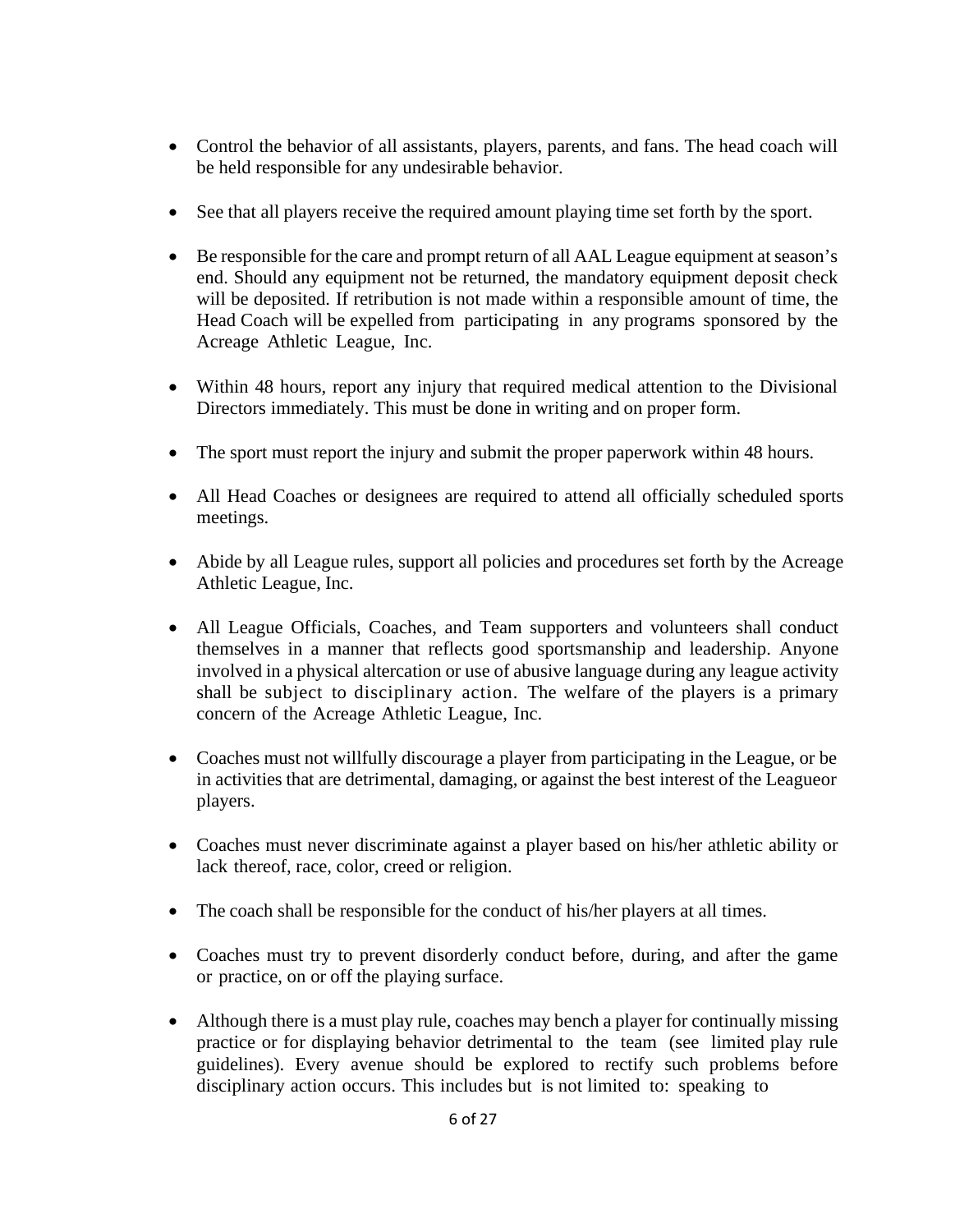the child, consultation with the parents, or inform your Divisional Director who will pass along in writing through the proper chain your problems/concerns.

- It is required that coaches conduct a parent meeting at the beginning of the season to set up practice schedules and what is expected to be accomplished during the season. At this meeting, it is recommended that you get a volunteer to act as a team parent to assist with phone calls etc.
- Although winning and losing means a lot to the players, it is the responsibility of the Head Coach to teach the players to be humble and dignified when winning or losing.

All suspensions of players, coaches or sport members are to be approved by AAL Executive Board to be binding.

**Volunteer coaching positions are for the term of the sports specific season only. Positions must be applied for every year. Having held a previous coaching position does not guarantee a position for the following year.** 

# **REMEMBER…. IT'S ALL ABOUT THE KIDS!**

# (THE REST OF THIS PAGE INTENTIONALLY LEFT BLANK)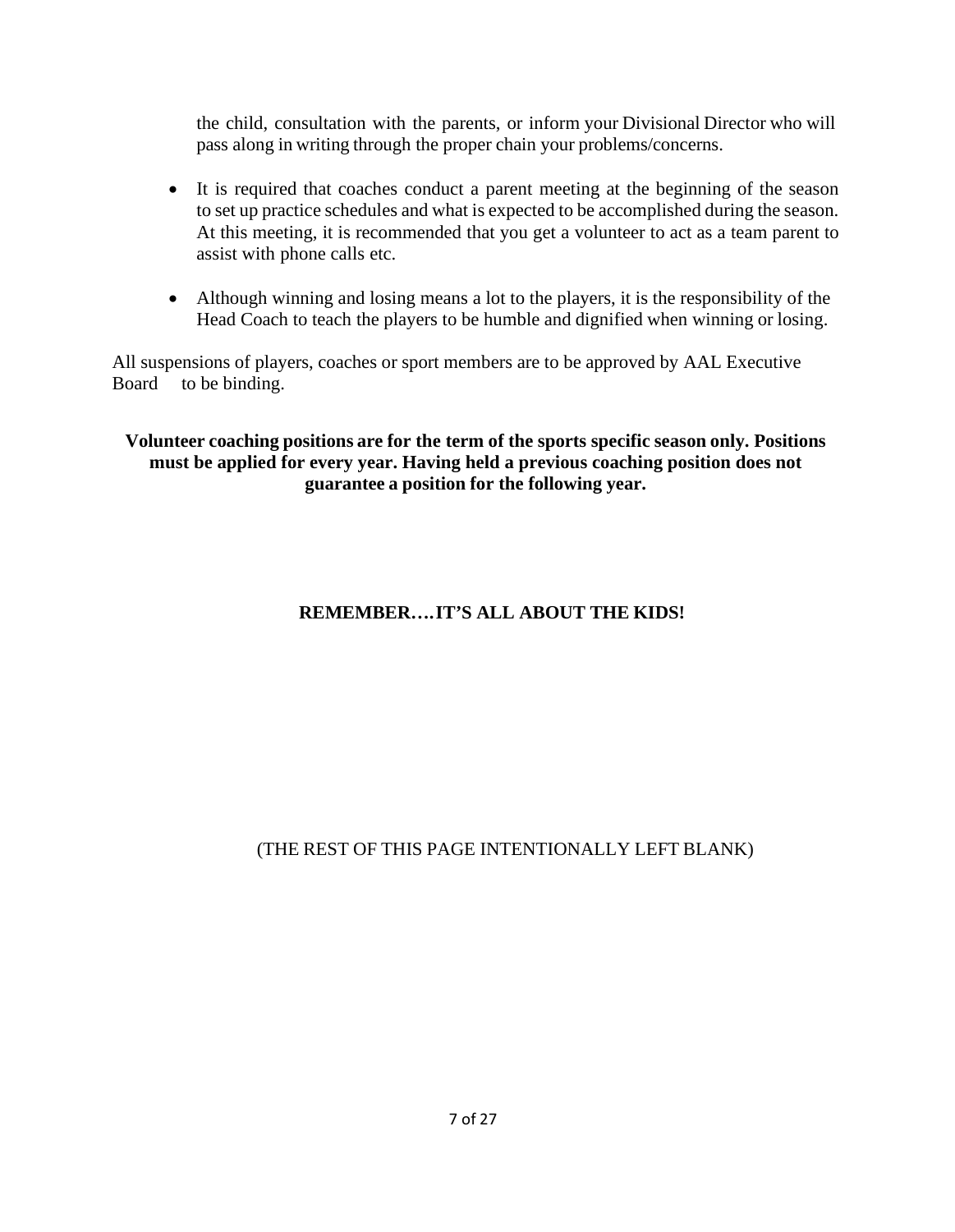### **Acreage Athletic League Coaching Screening & Background**

Assistant coaches must complete this process no later than 2 weeks after the draft. NO COACH OR VOLUNTEER WILL BE PERMITTED ON A PLAYING FIELD OR PRACTICE FIELD WITHOUT A COMPLETED BACKGROUND CHECK. NO EXCEPTIONS!

The application will then be submitted for a screening process and/or background check.

A member of the AAL will have access to this information and will only inform the Sport Board President if a relevant finding is discovered.

Relevant findings include:

1. Failure to complete the screening process.

(Including entering of untrue or misleading information)

- 2. **ANY** history of abuse with children
- 3. Conviction of a felony in the past 10 years.
- 4. Conviction of a misdemeanor in the past **5** years.
- 5. Termination of a paid or volunteer position for **ANY TYPE** of abusive behavior.
- 6. Anyone not 18 years of age.
- 7. Applicants must be in good standing with the AAL League.
- 8. The following items count as **AUTOMATIC DISQUALIFIERS-**

| • physical or sexual abuse                                                              | $\bullet$ Rape                            |
|-----------------------------------------------------------------------------------------|-------------------------------------------|
| • Any crime of a sexual nature, including<br>possession or dissemination of pornography | • Homicide or manslaughter in any degree  |
| • Attempted murder                                                                      | • Domestic violence                       |
| • Child neglect                                                                         | • Felony drug crimes                      |
| • Animal cruelty                                                                        | • Theft/robbery                           |
| • Forgery/fraud                                                                         | • Kidnapping                              |
| $\bullet$ Arson                                                                         | • Weapons violations                      |
| • Any crime, misdemeanor or felony, involving                                           | • DUI within past 5 years if transporting |
| children as either an accomplice or victim                                              | Children                                  |

\*\*If an applicant, subsequent to the submission of an application, commits any activity set forth in the above referenced "relevant findings" #'s 2-8, the applicant has an affirmative duty to advise the sport and AAL and will be bound to the restrictions and sanctions of the original application.

**Any volunteer or employee arrested by a law enforcement agency will be placed on administrative leave from their duties pending resolution and or disposition of the criminal investigation at which time they will be reinstated or relieved of their duties.** 

### **(COPIES ARE TO BE E-MAILED TO AAL WITHIN 7 DAYS**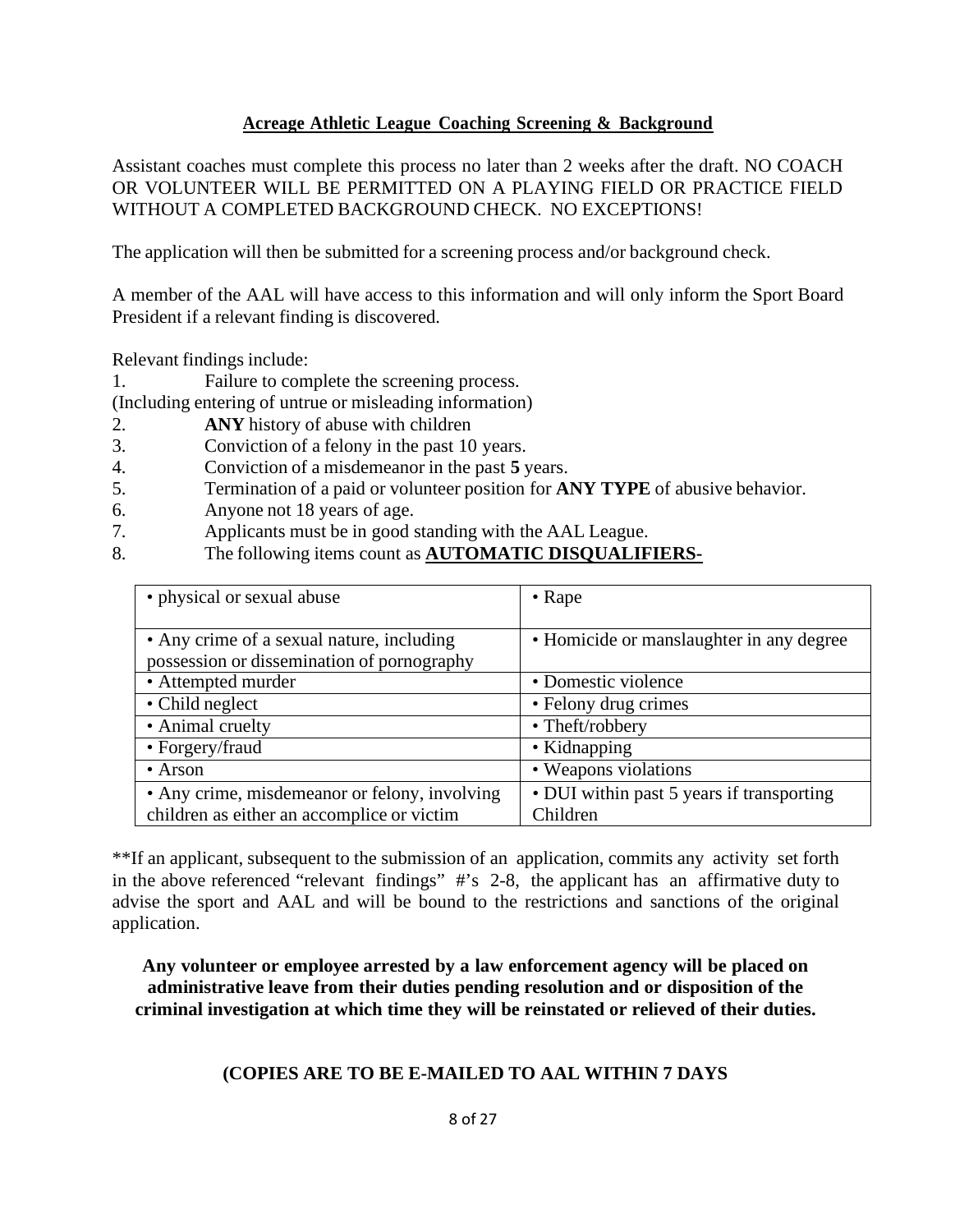# **General**

- 1. Coaches who choose to "manage" more than one team and who run into a scheduling conflict will be responsible for making arrangements for "a fill in coach" from the current season coaching staff. There will be no re-scheduling due to this conflict.
- 2. Requests for changes during playoffs only will be c o n s i d e r ed for conflicts with a coach having two or more teams or a school event.
- 3. Calls made on the fields by the officials are the calls that are made. Coaches will not ask for board intervention, as board members will not become involved.
- 4. Any parent who prematurely removes a player from his/her team without just cause or a player who quits on his/her team will not be eligible fora refund.
- 5. No games or scheduled practices may be held at Indian Trail Parks or Palm Beach County Parks on Sundays without written consent from the Executive Board. All sports must go through the AAL for field permits at all local parks and fields.
- 6. No coach, player, or member of the AAL is permitted to bring any item to a field within the Indian Trials District or Palm Beach County Parks without approval from Indian Trail or Palm Beach County. Only approved sports equipment is permitted.
- 7. PLEASE remove all trash from fields, parking lots and other areas immediately following use. NO DOGS are permitted on the fields!
- 8. All coaches and players must shake hands after each game as a show of good sportsmanship towards other members and players!!!
- 9. No use of alcohol, or tobacco products, (including herbal products, electronic cigarettes or vaping) products during practices and games at any sports parks/fields permitted by AAL (excluding parking lot).

No park shall be closed or re-opened by anyone other than Indian Trails, PBC Parks and Recreation or the President of AAL.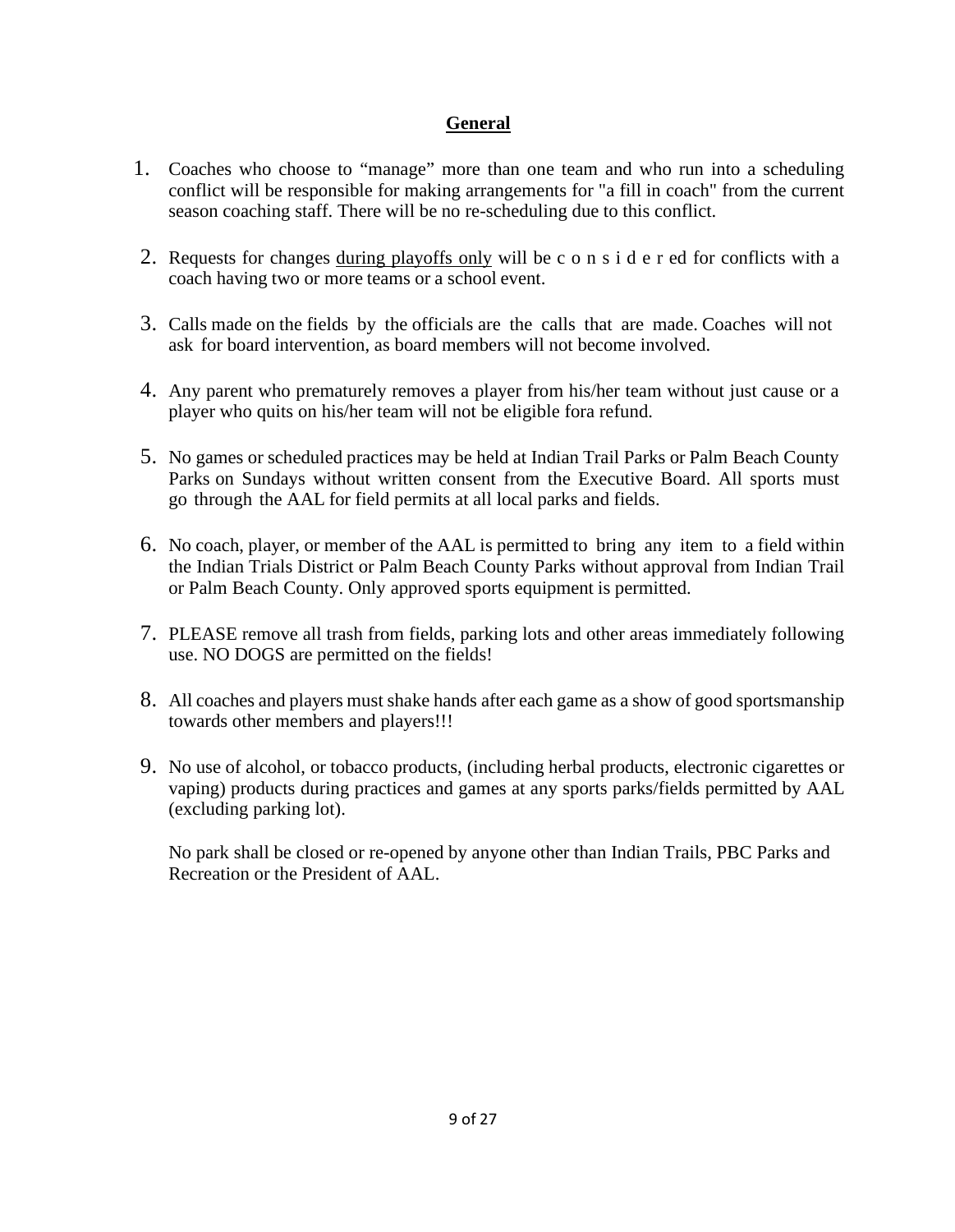# **DISCIPLINARYGUIDELINESFOR COACHES**

The AAL has adopted the "NYSCA's Coaches Code of Conduct" as its policy towards dealing with unacceptable/undesirable behavior for coaches or managers.

Any coach who leaves his/her team during a game out of frustration due to player performance or officiating will be ejected from the remainder of that game and the entirety of the next by either the referee or the sport.

Any coach, or player, ejected from a game will be out for the remainder of that game and the entirety of the next. NO EXCEPTIONS WILL BE MADE. If the next game is a playoff or championship game, the same rule applies.

Any coach or manager that is ejected from a game for any reason the sport will need to have a letter forwarded to the Executive Board within two business days of the ejection and or suspension.

# (THE REST OF THIS PAGE INTENTIONALLY LEFT BLANK)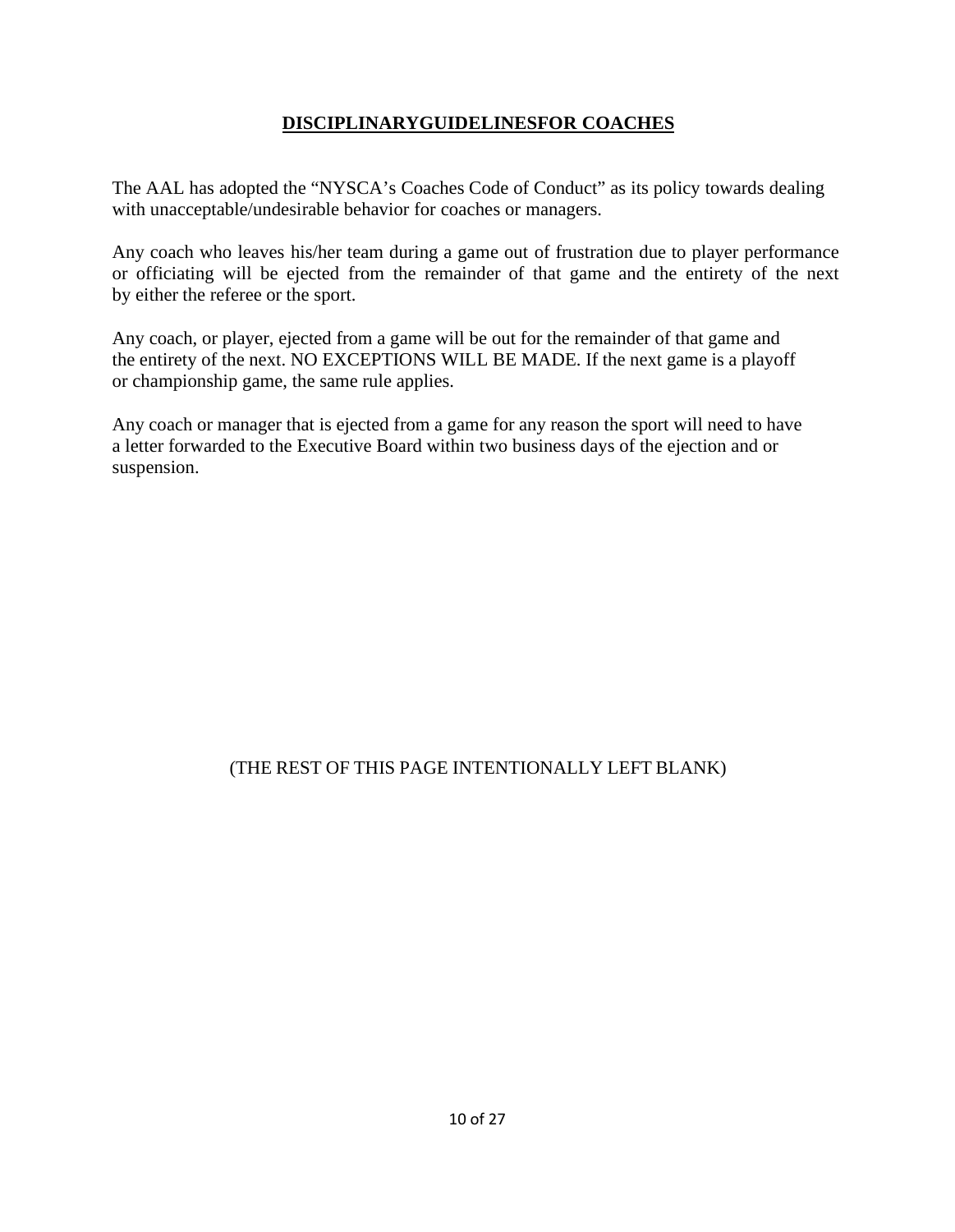# **Attachment A -Coach 's Code of Ethics**

**I promise and adhere to my Coaches'. Certification as stated in the Sports Bylaws** 

**I will place the emotional and physical well-being of my players ahead of a personal desire to win.** 

**I will treat each player as an individual, remembering the wide range of emotional and physical development within the same age group.** 

**I promise to provide a safe playing situation for my players.** 

**I will promise and adhere to the AAL Injured Player Policy listed within the Sports Bylaws.** 

**I will do my best to organize practices that are fun and challenging for all my players.** 

**I will lead by example in demonstrating fair play and sportsmanship in winning and/ or defeat to all my players.** 

**I will be knowledgeable in the rules of each sport that I coach, and I will teach these rules to my players.** 

**I will use those coaching techniques appropriate for each skill that I teach. I will remember that I am a YOUTH SPORTS COACH, and that the game is for children and not adults.** 

**I am not to assign or allow any other coach from another team or an individual (that has NOT been background check and passed) to lead or assist my team, unless approved in writing by the Sport Board.** 

**Failure to perform: Level IV or Level V offense, based on the circumstances. Level V is to be approved by the AAL Executive Board.** 

**I will abide by the Coach's' Responsibilities and Code of Ethics put forth by the Sport and the Acreage Athletic League, Inc.** 

**I have read the above and hereby agree.** 

**Manager / Coach Date** 

# **(TO BE FILLED OUT EACH SEASON) (COPIES ARE TO BE E-MAILED TO AAL WITHIN 7 DAYS)**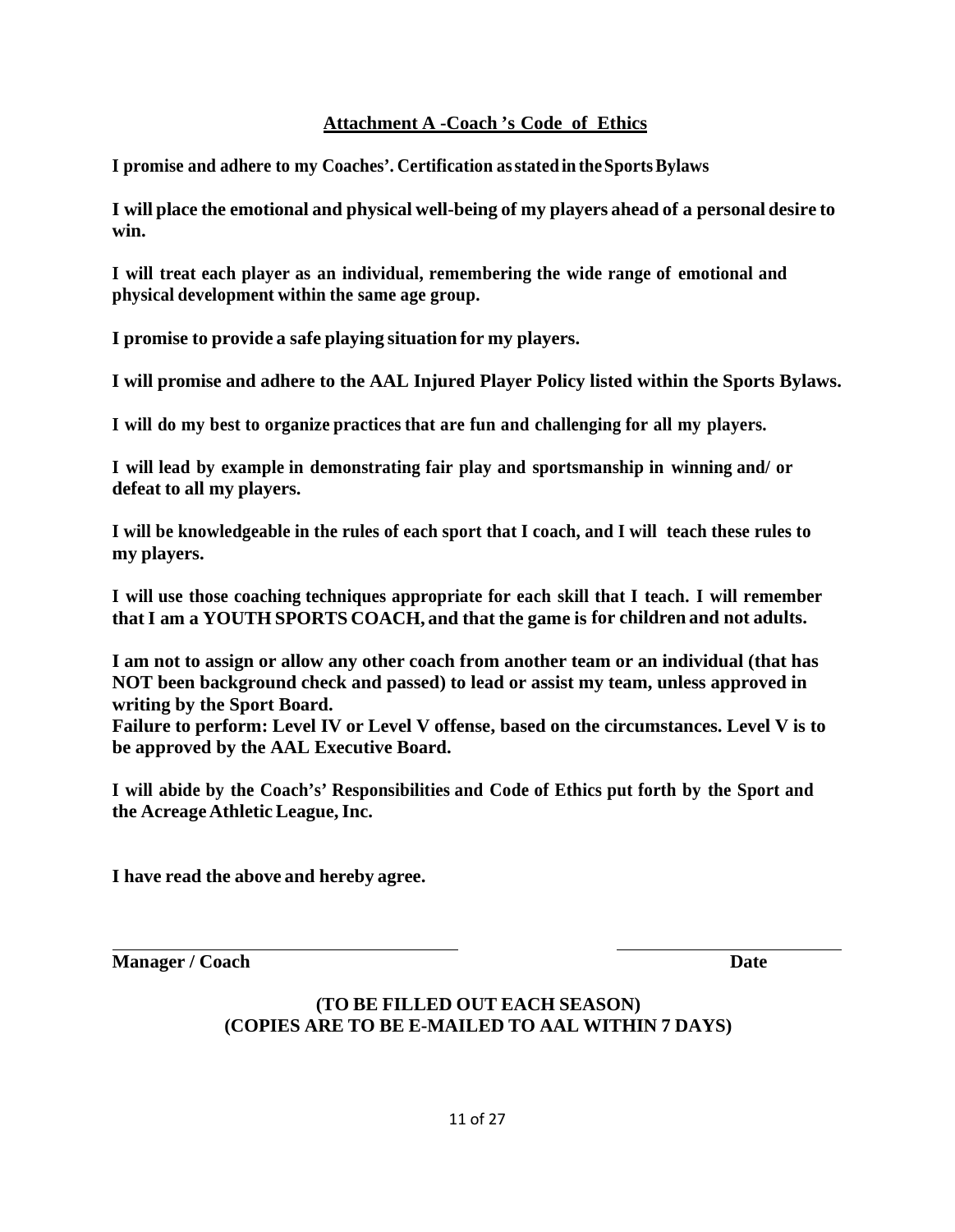### **ACREAGE ATHLETIC LEAGUE INJURED PLAYER POLICY**

#### **Coach's Responsibility**:

An injury report must be completed for any player injured during practice or a game that requires further medical attention. This report must be turned into the Sport Administrator within48 hours. Any coach who fails to turn in this report within the specified timeline will be suspended for the next game (regular season, playoff, or championship game) No Exceptions!

#### **Sport Administrator Responsibility**:

Copies of the injury report must be given to the President of the AAL as well as the AAL secretary within48 hours. Failing to do so will result in discipline set for the EXBOD, in which their decision will be final.

#### **Permission to Return to Play:**

Before allowing a player to resume playing, the Sport President must receive a Doctor's note releasing the player to return to normal activity. This note will need to be supplied to the ALL President and AAL Secretary within 48 hours in order to be valid. Parent's permission to resume playing is not adequate. **NO DOCTOR'S RELEASE, NO PLAY!!!!!** 

Injuries, which require a Doctor's release, are as follows:

- 1. Player was wearing a brace, or a cast was removed.
- 2. Player was wearing bandages or had stitches or staples removed.
- 3. Player was removed from practice or game by ambulance.
- 4. Player was attended to by a paramedic during practice or game and required further medical attention.
- 6. Player had broken bones.
- 7. Player was hospitalized.

**PLEASE NOTE: ANY PLAYER THAT SHOWS ANY SIGN OF HEADACHE, NAUSEA OR SHOWS EVIDENCE OF LIMPING, OR HAS ANY SIGNS OF ILLNESS (CONCUSSION), MAY NOT PRACTICE OR PLAY IN ANY GAMES. THE HEALTH AND WELL-BEING OF THE CHILDREN MUST COME FIRST!**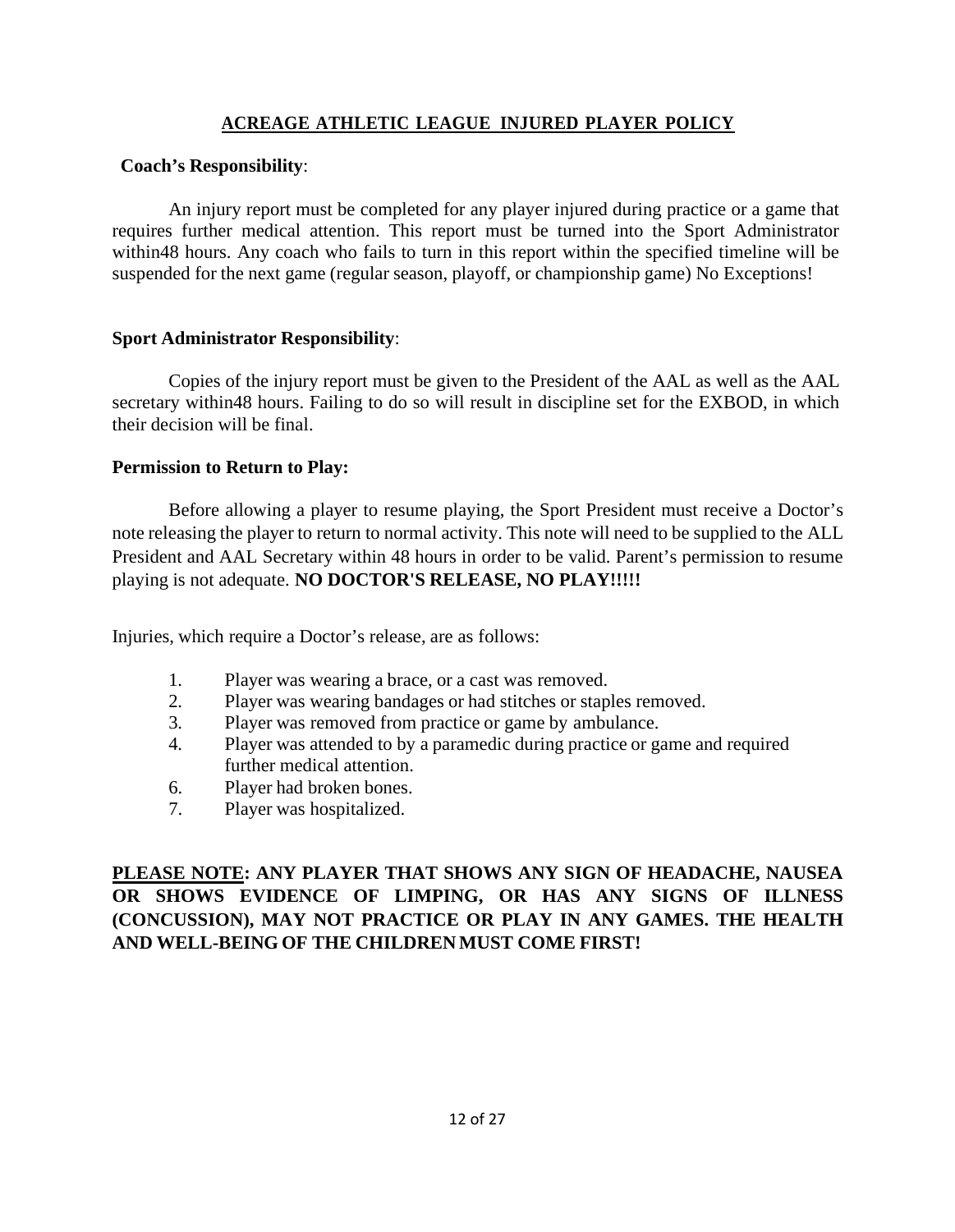# **Attachment B - ACREAGE ATHLETIC LEAGUE INJURY REPORT**

| Date of Injury:                                                                                                                                                                                                                |                                    |
|--------------------------------------------------------------------------------------------------------------------------------------------------------------------------------------------------------------------------------|------------------------------------|
|                                                                                                                                                                                                                                |                                    |
| Player's Name: <u>Department</u>                                                                                                                                                                                               |                                    |
| Parent's Name:                                                                                                                                                                                                                 |                                    |
|                                                                                                                                                                                                                                |                                    |
|                                                                                                                                                                                                                                |                                    |
| Team: Team and the state of the state of the state of the state of the state of the state of the state of the state of the state of the state of the state of the state of the state of the state of the state of the state of |                                    |
|                                                                                                                                                                                                                                |                                    |
| <b>Type of Injury:</b>                                                                                                                                                                                                         |                                    |
| Did injury happen during game or practice?                                                                                                                                                                                     |                                    |
| <b>Describe Incident:</b>                                                                                                                                                                                                      |                                    |
|                                                                                                                                                                                                                                |                                    |
|                                                                                                                                                                                                                                |                                    |
|                                                                                                                                                                                                                                |                                    |
|                                                                                                                                                                                                                                |                                    |
|                                                                                                                                                                                                                                |                                    |
| Did Team Coach witness accident? YES NO                                                                                                                                                                                        |                                    |
|                                                                                                                                                                                                                                |                                    |
|                                                                                                                                                                                                                                |                                    |
|                                                                                                                                                                                                                                |                                    |
| <b>Team Coach Signature</b>                                                                                                                                                                                                    | <b>Print Coach Name</b>            |
|                                                                                                                                                                                                                                |                                    |
|                                                                                                                                                                                                                                | (COPIES ARE TO BE E-MAILED TO AAL) |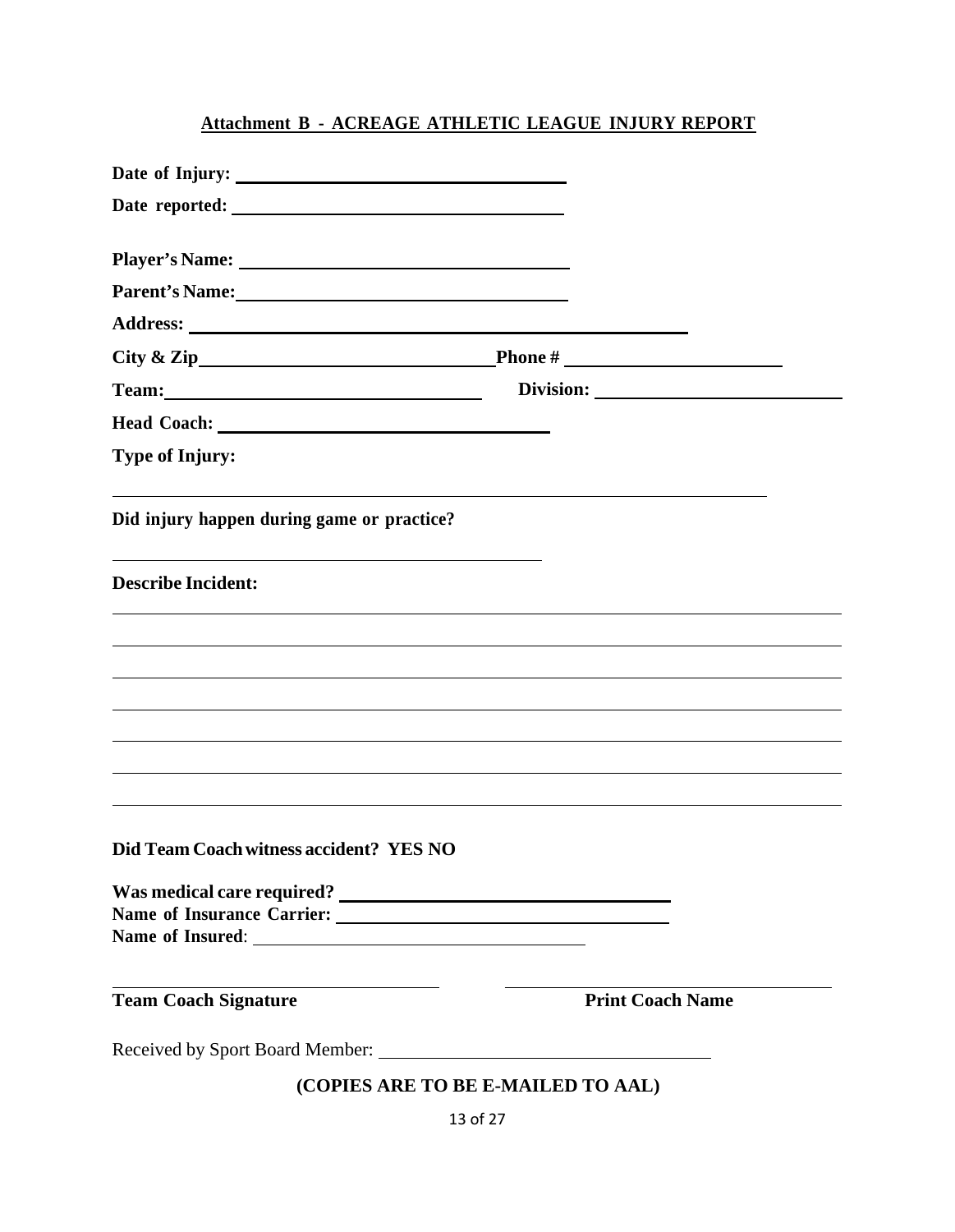### **Players Responsibilities**

- **1. Players must follow all rules.**
- **2. Players must tell parents (or any other trusted adult) about abuse.**
- **3. Players must give 100%.**
- **4. Players must learn the values of good teamwork, notably helping and supporting one another.**
- **5. Players must be good role models to younger children.**
- **6. Players must be respectful to other adults.**
- **7. Players must report and kind of bullying or conflicts to a coach, sports board member, referee, parent or Executive Board member.**
- **8. Players must treat officials and coaches with respect.**
- **9. Players must be a good sport. (This includes how you talk to others and how you behave.)**
- **10. Players must let your parents and coaches know what you need.**

PLAYER NAME

PLAYER SIGNATURE

### **(TO BE FILLED OUT EACH SEASON)**

### **(COPIES ARE TO BE E-MAILED TO AAL WITHIN 7 DAYS**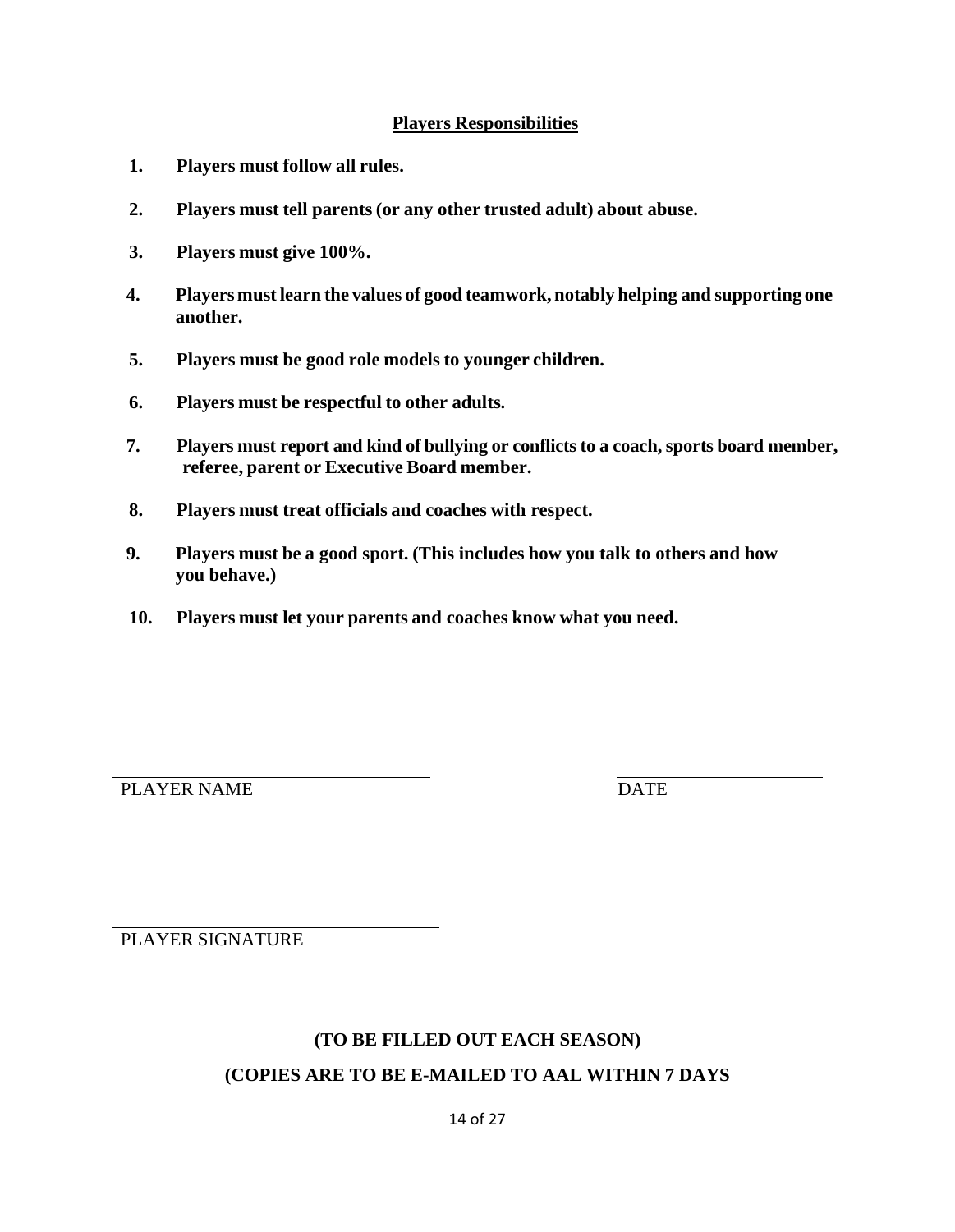# **Attachment C - Players Code of Ethics**

**I hereby pledge to be positive about my youth sports experience and accept responsibility for my participation by following this Player's Code of Ethics Pledge** 

**I will learn and encourage good sportsmanship for fellow players, coaches, officials and parents at every game and practice by demonstrating good sportsmanship.** 

**I will attend every practice and game that I can and will notify my coach if I cannot.** 

**I will do my best to listen and learn from my coaches.** 

**I will treat my coaches, other players, officials, and fans with respect regardless of race, sex, creed, or abilities and I will expect to be treated accordingly.** 

**I deserve to have fun during my sports experience and will alert parents or coaches if it stops being fun.** 

**I will do my very best in school and keep in mind that schoolwork should always come before sports.** 

**I will remember that sports are an opportunity to learn and have fun. I have read the above and hereby agree.** 

PLAYER NAME DATE

PLAYER SIGNATURE

# **(TO BE FILLED OUT EACH SEASON) (COPIES ARE TO BE E-MAILED TO AAL WITHIN 7 DAYS)**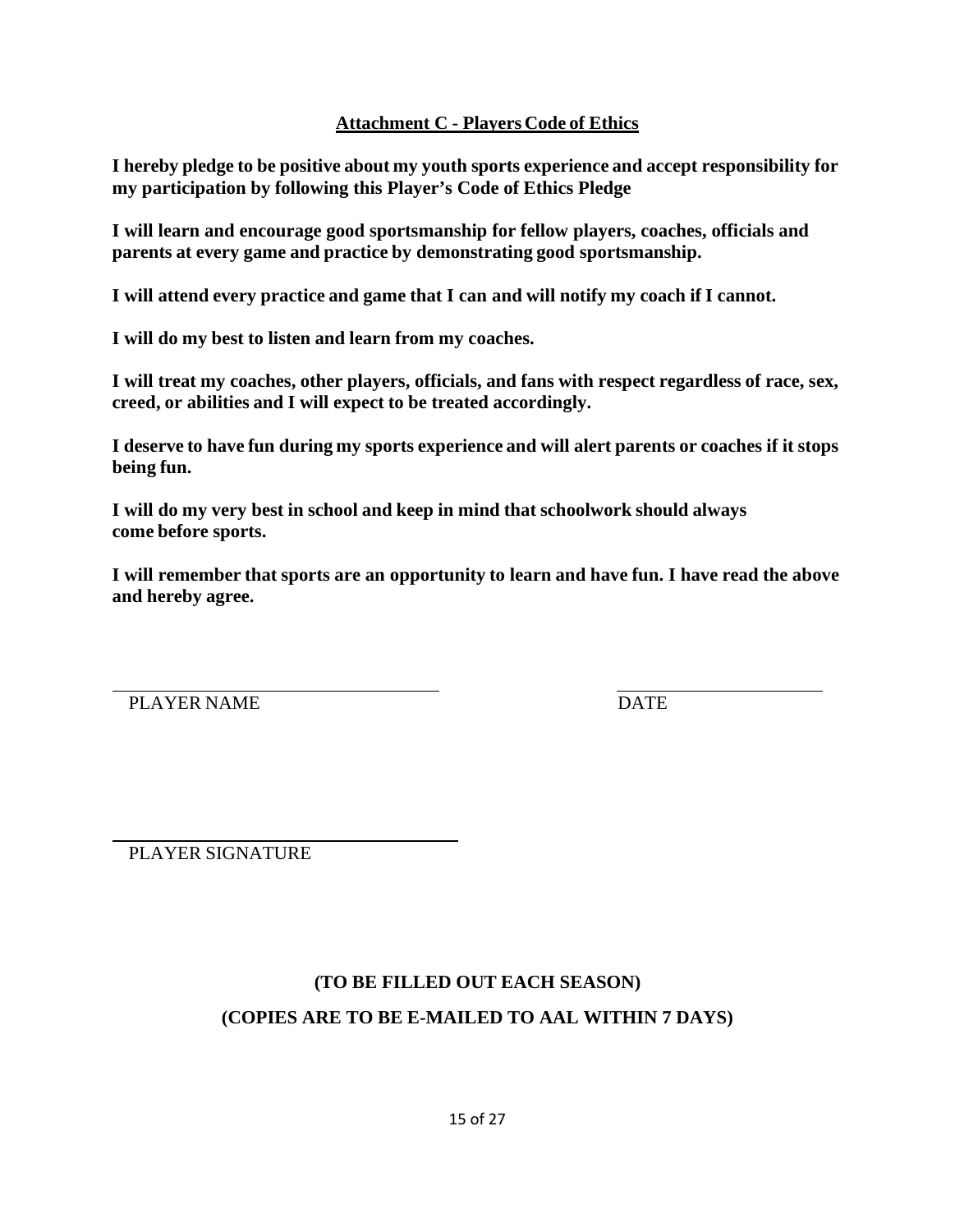#### **Attachment D- PARENT'S CODE OF ETHICS**

**The essential elements of character building and ethics in sports are embodied in the concept of sportsmanship and six core principles: trustworthiness, respect, responsibility, fairness, caring, and good citizenship. The highest potential of sports is achieved when competition reflects these six pillars of character. Therefore, I agree:** 

- **1. I will remember that children participate to have fun and that the game is for youth, not adults.**
- **2. I will inform the coach of any physical disability or ailment that may affect the safety of my child or the safety of others.**
- **3. I (and my guests) will be a positive role model for my child and encourage sportsmanship by showing respect and courtesy, and by demonstrating positive support for all players, coaches, officials, and spectators at every game, practice, or sporting event.**
- **4. I (and my guests) will not engage in any kind of unsportsmanlike conduct with any official, coach, player, or parent such as booing and taunting or using profane language or gestures.**
- **5. I will teach my child to play by the rules and to resolve conflicts without resorting to hostility or violence.**
- **6. I will encourage my child to treat other players, coaches, officials, and spectators with respect regardless of race, creed, color, sex, or ability.**
- **7. I will respect the officials and their authority during games and will never question, discuss, or confront coaches at the game field, and will take time to speak with coaches at an agreed upon time and place.**
- **8. I will refrain from coaching my child or other players during games and practices, unless I am the official coach of the team.**

**I agree that if I fail to abide by the aforementioned rules and guidelines, I will be subject to disciplinary action that could include, but is not limited to the following:** 

- A. **Verbal warning by official, Manager, Head Coach and/or head of league organization**
- B. **Written warning**
- C. **Parental game suspension with written documentation of incident kept on file by organizations involved**
- D. **Parental season suspension**

**\* Parent/Guardian Signature Date** 

**\*Above signature assumes the responsibility of all parties related to the athlete.** 

#### 16 of 27 **(TO BE FILLED OUT EACH SEASON) (COPIES ARE TO BE E-MAILED TO AAL WITHIN 7 DAYS)**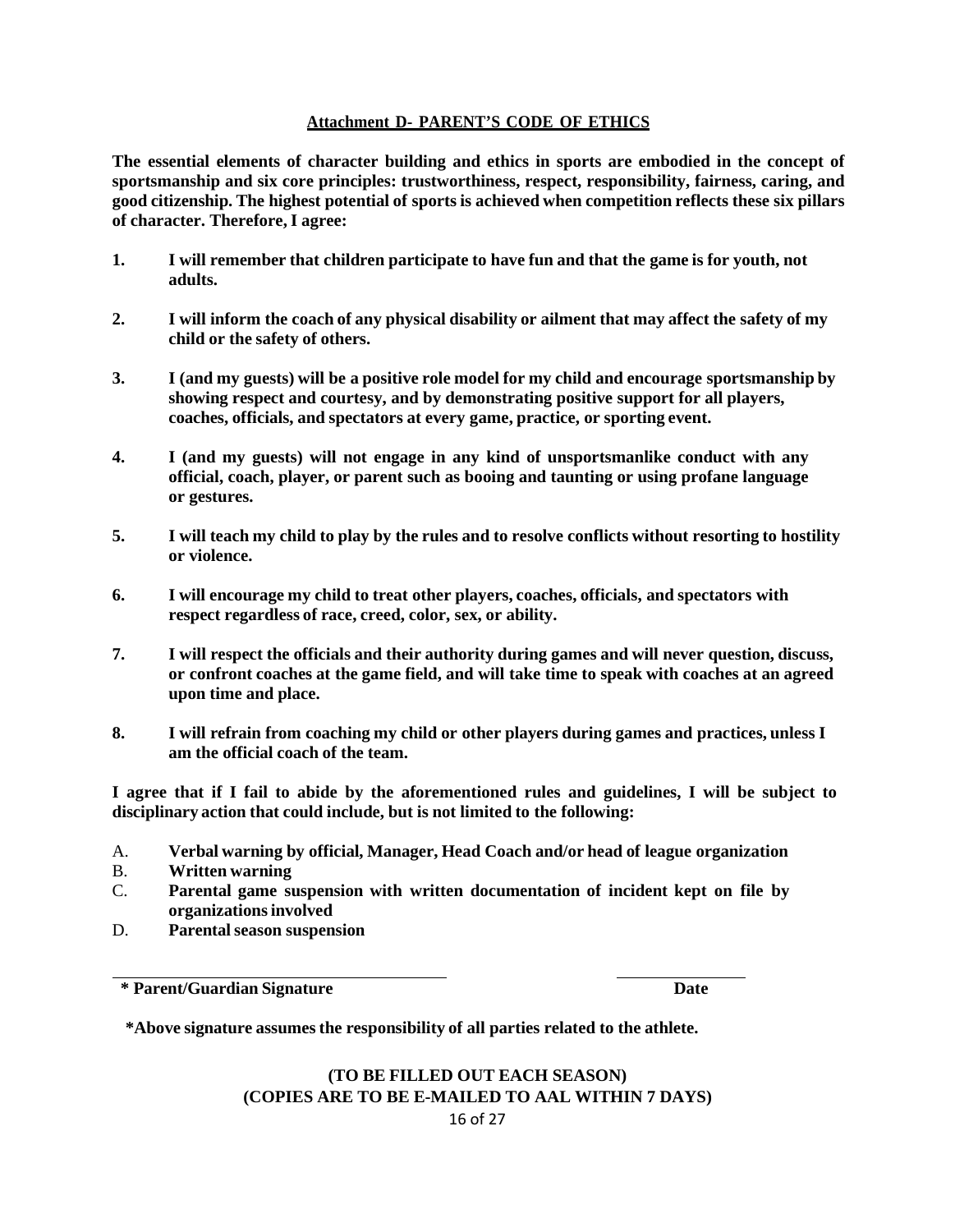# **League Authority and Discipline Policy**

### League Authority:

To exercise disciplinary authority (based on the Sports Bylaws) over all persons engaged in such games, competitions and exhibitions to the end that amateur games and contests may be subject to clean, dignified competition.

### Players Violations(s):

 $\Box$ The S p o r t B o a r d will be empowered to meet the player(s) who will be suspended for not more than one (1) game for Unsportsmanlike conduct and advise them of the violation of the bylaws as well as the one game suspension. This meeting will take place at a site determined by the Sport Board with the head coach present and, the player's parent(s) or guardian. Anything beyond a one game suspension will go to the AAL Executive Board for approval. The Sport Board must take minutes regarding their discipline meeting and must be forwarded to the AAL President and AAL secretary within 48 hours.

### Coach Violation(s):

 $\Box$  The Sport will meet with the coach in question and as long as the violation does not warrant more than a one game suspension. If the suspension will be greater than one game or is deemed a "significant" violation of these bylaws, the AAL Executive Board will be brought in to make a decision. The Sport Board must take minutes regarding their discipline meeting and must be forwarded to the AAL President and AAL secretary within 48 hours.

### SEVERE VIOLATIONS:

Any AAL League Member, Sport Representative, Coach, Player, Registered volunteer found by the AAL EXBOD to knowingly give false information, misrepresent by word or by writing, or who acts in any manner deemed by the Sport Board to be grossly disrespectful to a team or another person or who engages in a fight or other major unsportsmanlike conduct or conducts themselves in manner found disrespectful to a League Member Representative will be disciplined by suspension or expulsion, which will be determined by the AAL EXBOD, not by the Sport Board.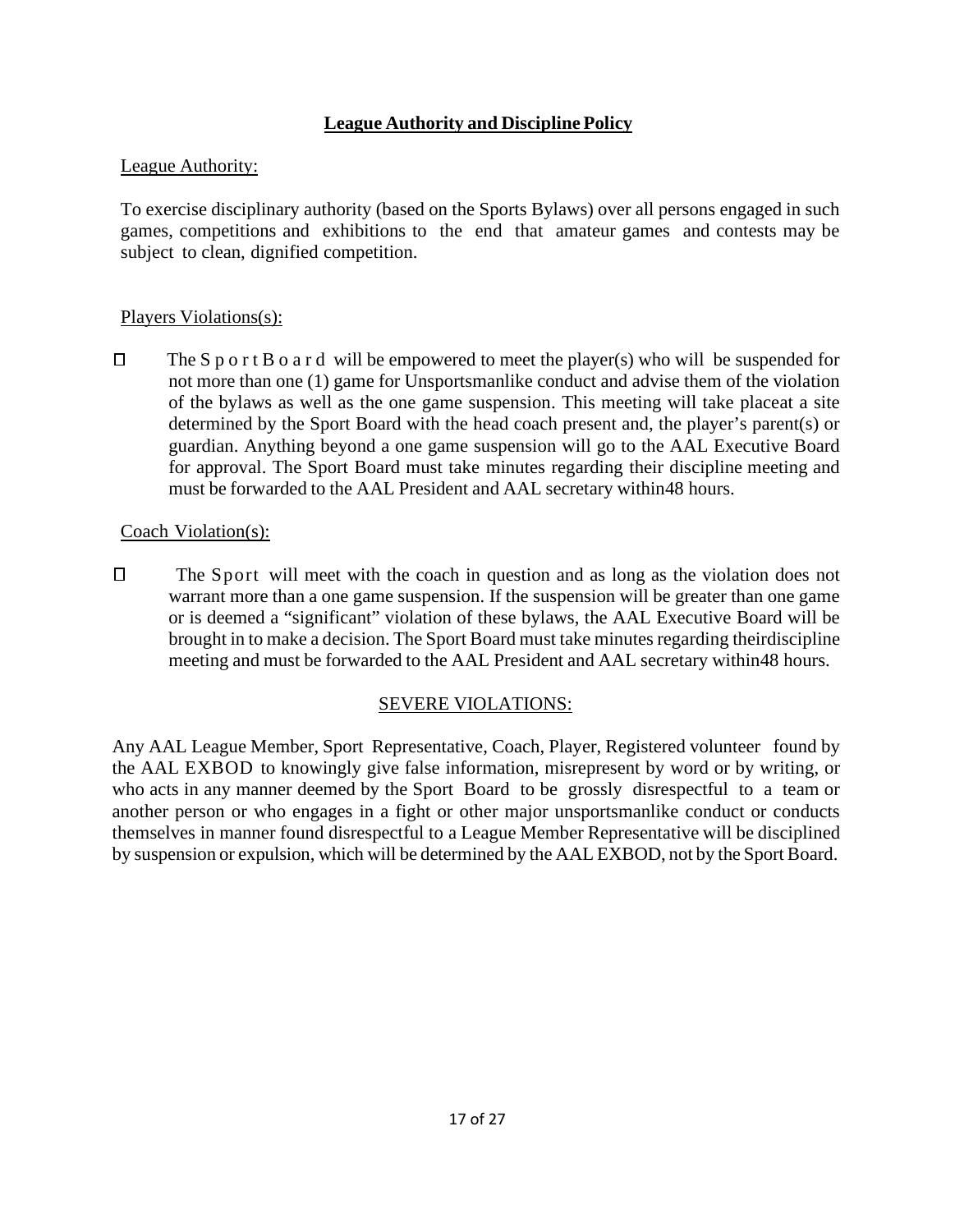# **Complaint Procedures**

# Complaint Defined:

- $\Box$ An alleged Bylaw infraction, actual or possible.
- $\Box$ A complaint against a League Member's actions or Personnel to include its Representatives, Coaches, Players and registered volunteers.
- $\Box$  An alleged verbal or physical confrontation on the playing area or an adjacent area between a League Member's Personnel to include its Representatives, Coaches and registered volunteers.
- $\Box$  All complaints must be filed in writing to the Sport in order for it to be investigated. The violation and complaint must be filed within the sports season in which it occurred, and no verbal complaints will be accepted.
- The Sport Board must investigate the written complaint within 48 hours of its submission.  $\Box$
- $\Box$ Provided that the AAL President has been informed of a Complaint Submission within the time limits and has informed the accused League Member the complaint filing shall be considered timely. After the investigation has been completed the sports board must submit their findings within 48 hours to the AAL President and AAL secretary. The sports board will include actions taken in their recorded minutes.

# Investigation of Complaint:

The Sport Board will conduct an investigation within 48 hours of the complaint by reviewing all information from eyewitnesses, documentation, and videotape if applicable

The Sport Board will act in an unbiased manner. Any member of the Sport Board who is also a party to the complaint will excuse themselves from the investigation and findings.

The Sport Board will make their best faith effort to complete their investigation within 48 hours. However, if the sports board member cannot do so, they must report to the AAL president via email with the estimated time required needed to complete the investigation.

The sports Board will document the conclusion of their investigation in their minutes.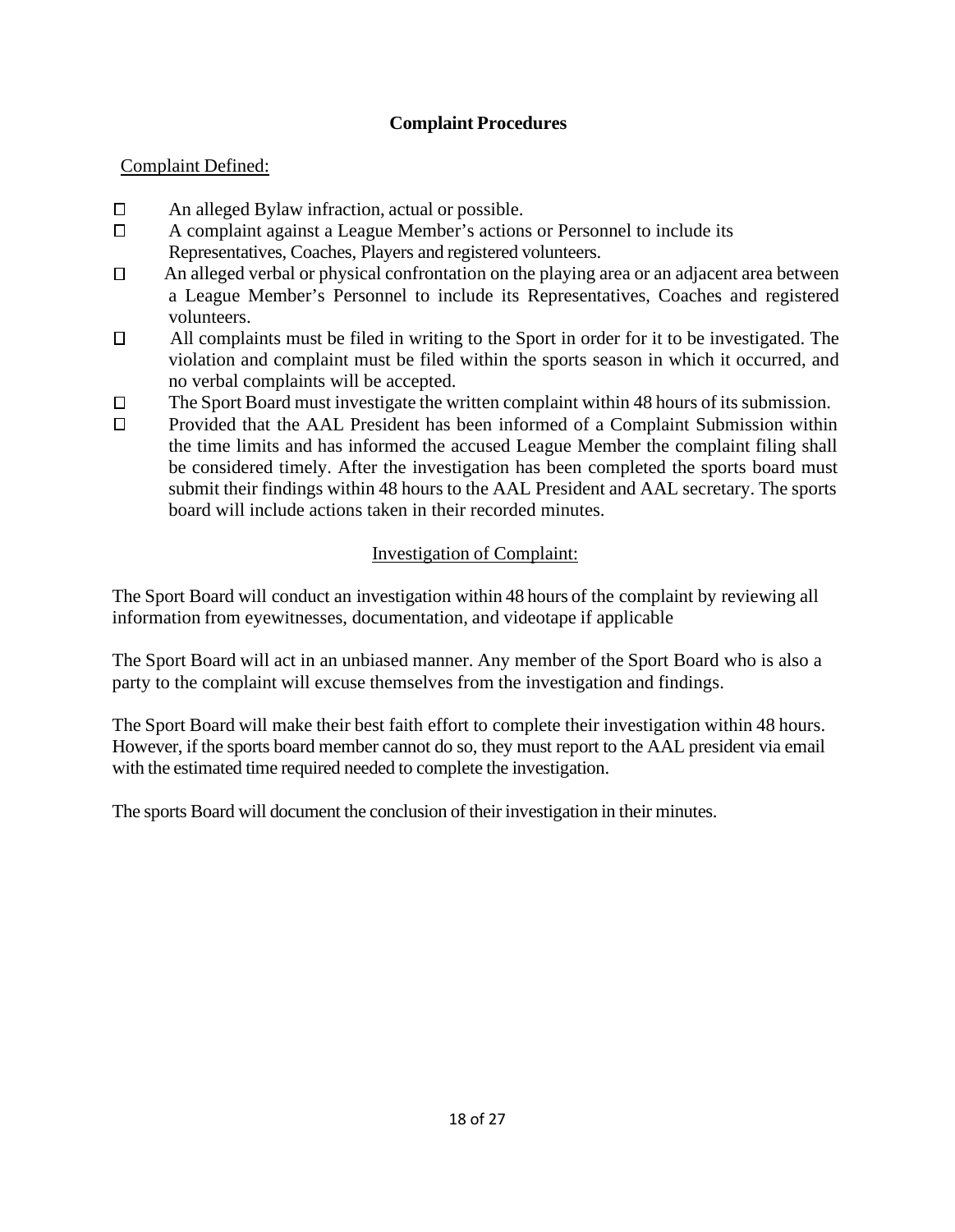# **Incident Hearing:**

The Sports board will hold a hearing within 48 hours upon receiving a written complaint on a sports member or player.

The involved parties are encouraged to attend the hearing and may request additional witnesses to be present at the hearing either at a sports level infraction or EXBOD level infraction

All hearings will have notes taken to be placed into the recorded minutes.

The -Sport Board will hear all involved parties' representation of the facts regarding the complaint.

Only the item(s) in dispute will be discussed.

The Sports Board may decide to defer a decision on the complaint to allow for further investigation if needed and with permission from the AAL president.

Upon the conclusion of the hearing, the Sports President will call for a yes or no vote of guilt on each alleged bylaw infraction individually.

A majority vote of eligible members present (MUST BE AN ODD NUMBER with president being the tie breaker) is required to find a party guilty of a bylaw infraction.

The assessment of penalties shall not occur until a determination of guilt has been made on each alleged infraction.

Complaints determined to be valid by the Sports Board will result in disciplinary action as defined under "Penalties".

The Sport Board shall record all of its findings and determinations in the meeting minutes. They must be completed and forwarded to the AAL president/secretary within 48 hours in order to be valid.

# *All Sport Board decisions shall be binding.*

### (COPIES ARE TO BE E-MAILED TO AAL)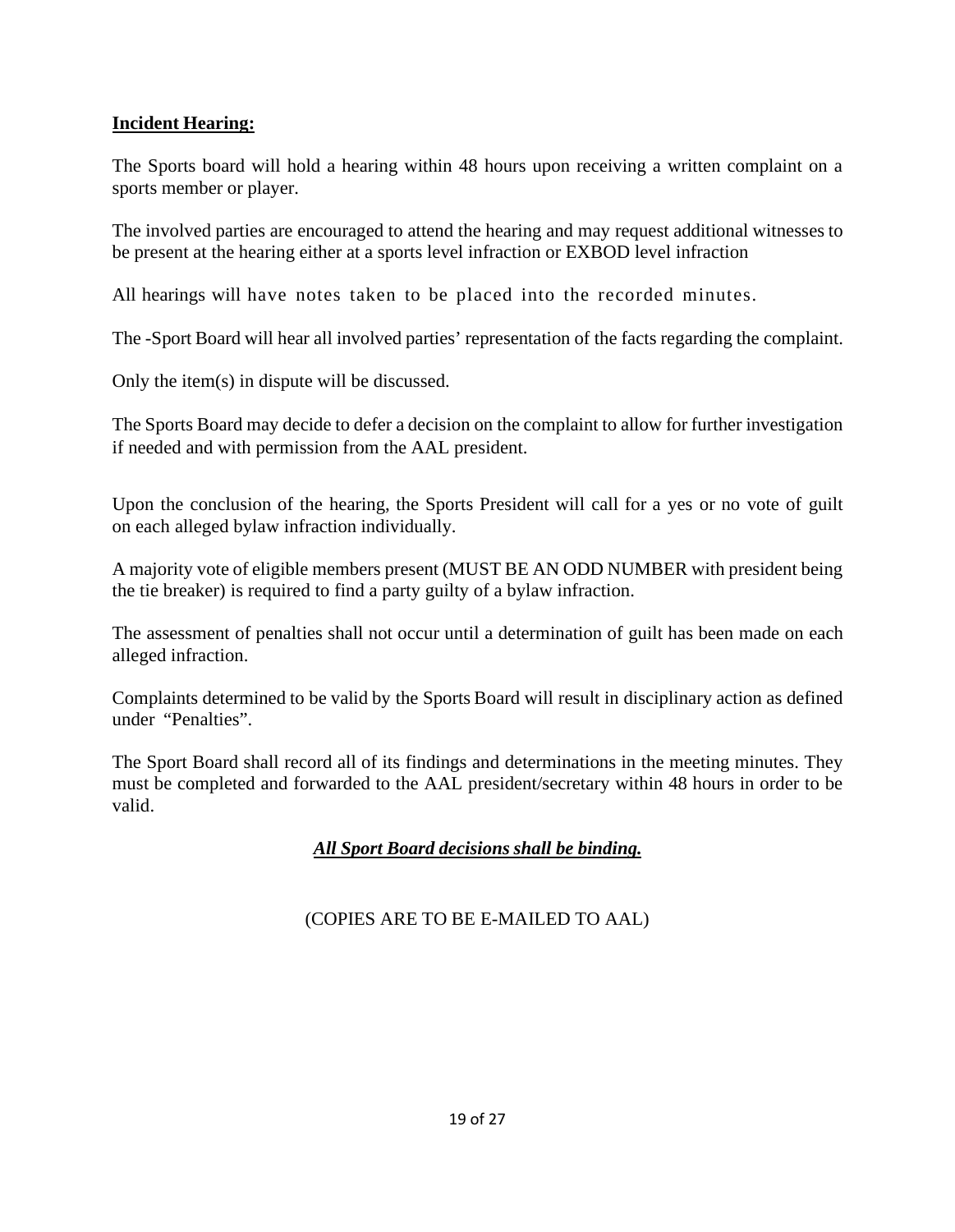# **Penalties**

For a violation of any Bylaw o r for any complaint found to be valid, the Sp o r t s Board may impose any of the following penalties to the accused party, parties or League Member(s):

 Administrative Penalties: These penalties any include but are not limited to verbal warnings, written warnings and probation.

Probation Violation: If the Sport Board determines that a party has violated probation, the Board will enforce the original penalty, plus any new penalty that may have been violated up to a one game suspension

- $\Box$  Suspend the party: Suspension is defined as a period of time, determined by the Sports Board, during which the party may not participate in AAL activities and functions except as defined below. The penalty is not to exceed a one game suspension.
- $\Box$  Coach Suspension: A coach who is suspended may not have ANY contact with his team, on or off the field, during the period of suspension. Violation of the conditions of suspension WILL result in further disciplinary action up to immediate dismal and expulsion. If a coach receives two Level III infractions within a calendar year, they will not be allowed to coach any AAL sport for one calendar year.
- $\Box$  Player Suspension: A player who is suspended shall be permitted to practice with his team. However the player will not attend the game day that they are suspended for.
- $\Box$  Member suspension: See either player or coach suspension.

Probation is defined as a period of time, determined by the Board, during which the party may participate in AAL activities and functions, but the behavior of said party will be monitored.

All Level 4 Expulsions of players, coaches or sport members are to be approved by AAL Executive Board to be binding.

# (**COPIES ARE TO BE E-MAILED TO AAL)**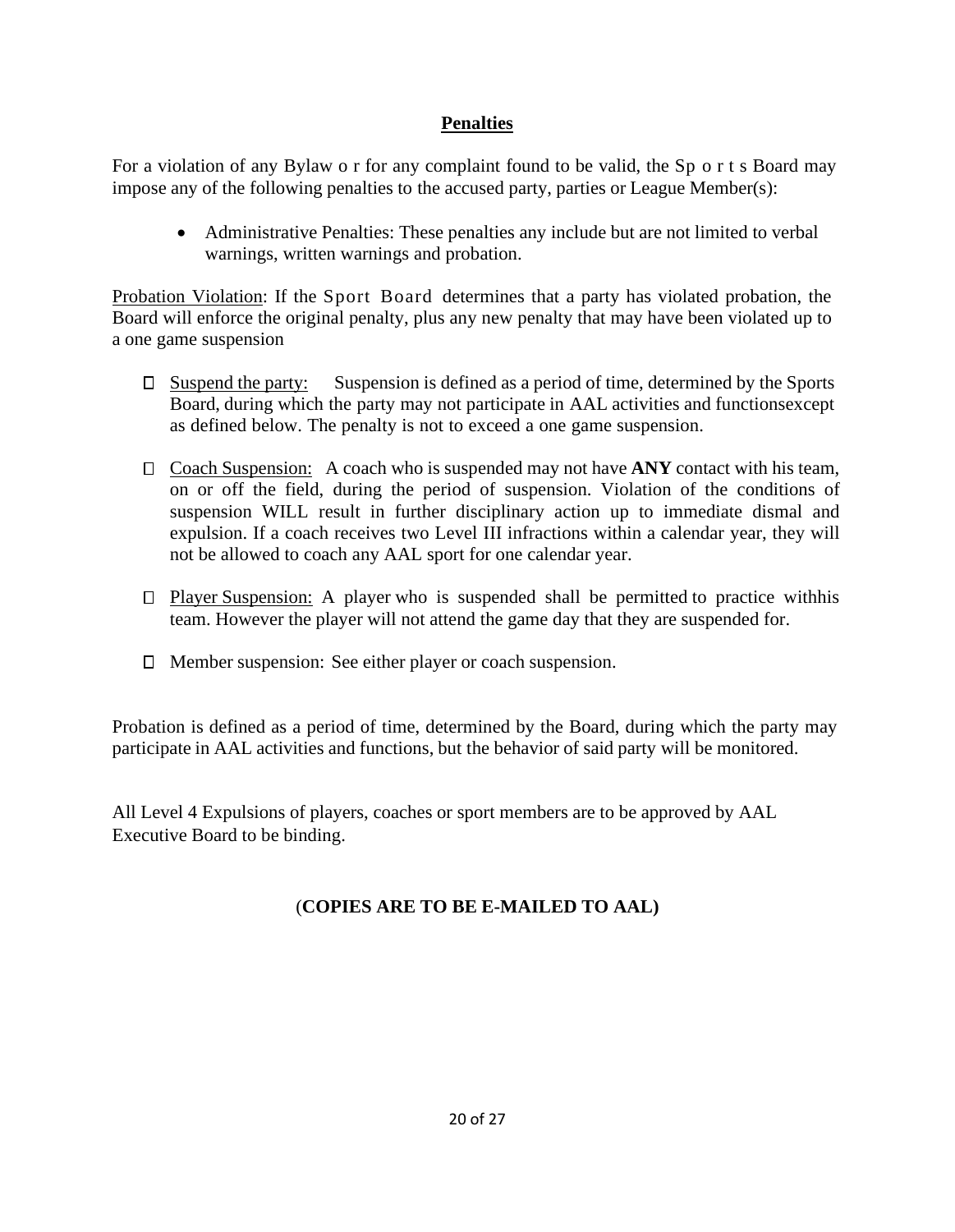# **Determination of Severity of Offense**

When the lodging of a complaint results in the determination that punitive action is required, the offense will be categorized as a Level I, II, III or IV offense: (any person who violate Level 1 -4 below, the sports board must record in their minutes and forward the minutes to the AAL president/secretary within 48 hours.)

|                   | <b>Penalty</b>                                                                                                                                                                                                                                                                                                  |
|-------------------|-----------------------------------------------------------------------------------------------------------------------------------------------------------------------------------------------------------------------------------------------------------------------------------------------------------------|
| Level I offense   | Level I offenses are generally categorized as being of<br>an administrative.                                                                                                                                                                                                                                    |
|                   | Level 1 offense will be either a verbal or written<br>reprimand.                                                                                                                                                                                                                                                |
| Level II offense  | Level II offenses shall be penalized by a one game<br>suspension or probation of the sports member for the<br>duration of the season in which the offense occurred in.<br>Any additional violation of any level during the<br>probationary period will result in suspension for the<br>remainder of the season. |
| Level III offense | Any offense that results in a multi game suspension<br>shall automatically be considered to be a Level III<br>violation.<br>Level III offenses shall be penalized as a multi game<br>suspension for the remainder of the season.                                                                                |
| Level IV offense  | Level IV offenses are generally categorized as the most<br>serious of fe nses and will res ult in expulsion<br>from all sports within the AALleague.<br>Level IV offenses shall be penalized by expulsion from<br>the league.                                                                                   |
| Level V offense   | Level V Member Failure to Perform: First offense is<br>written notice and the member is on probation for 2<br>calendar years. Board Member will be removed from<br>his/hers position upon the second violation.                                                                                                 |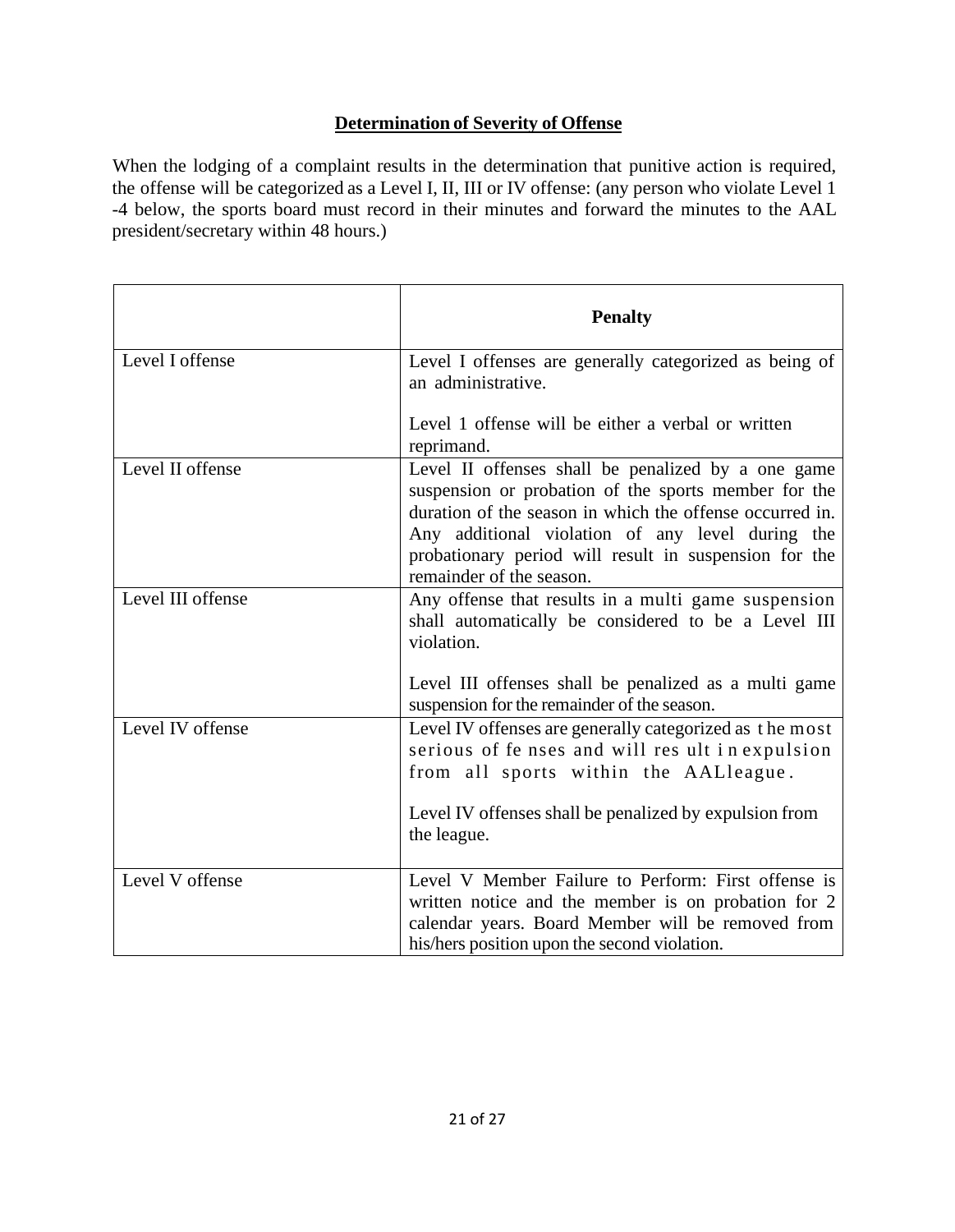The following table summarizes the recommended penalty Levels associated with current Unsportsmanlike Conduct bylaw provisions.

As referenced in Complaint Procedures, the AAL Board may consider aggravating or mitigating circumstances in penalty assessments, and based on that consideration, award a penalty less than or greater than that indicated in the matrix.

| <b>Violation</b>                                                                        | <b>Level I</b> |
|-----------------------------------------------------------------------------------------|----------------|
| Illegal Practice as defined per individual sport                                        |                |
| Responsibility of Head Coach for actions of Players, Parents & Visitors on<br>sidelines |                |
| Playing ineligible player for any reason                                                |                |
| Failure to perform assigned duties                                                      |                |
| Abandonment of any board position or removal by and Executive Board                     |                |

| <b>Violation</b>                                           | <b>Level II</b> |
|------------------------------------------------------------|-----------------|
| Not playing players as required under the "must play rule. |                 |
| Consumption of alcoholic beverages (offender only)         |                 |

| <b>Violation</b>                                                         | <b>Level III</b> |
|--------------------------------------------------------------------------|------------------|
| Any Physical Altercation involving any participating child               | Ш                |
| Disrespect to League Representative                                      | Ш                |
| Use of tobacco, electronic cigarettes & vaping products                  | Ш                |
| Use of narcotics, steroids, alcohol, etc. by player                      | Ш                |
| Leaving your team during a game (out of frustration) (coaches & players) | Ш                |
| Any violation resulting in ejection                                      | Ш                |
| Use of threats, intimidation, harassment                                 | Ш                |

| <b>Violation</b>                                                                                              | <b>Level IV</b> |
|---------------------------------------------------------------------------------------------------------------|-----------------|
| Any Physical Altercation involving any adult                                                                  | IV              |
| Improper touching of any umpire, league or field official, coach, player or<br>parent in an offensive manner. | IV              |
| Permitting use of narcotics, steroids or CDS (coaches and parents)                                            | IV              |
| Destruction, abuse or unauthorized use of AAL property /equipment                                             |                 |
| Unauthorized possession of a weapon                                                                           | IV              |
| <b>Falsification of records</b>                                                                               | IV              |
| <b>Stealing AAL property</b>                                                                                  | IV              |
| Misappropriation of funds                                                                                     | IV              |
| Sport Board Member not upholding AAL's/Sport By-Laws, Rules & Regs.                                           | IV & V          |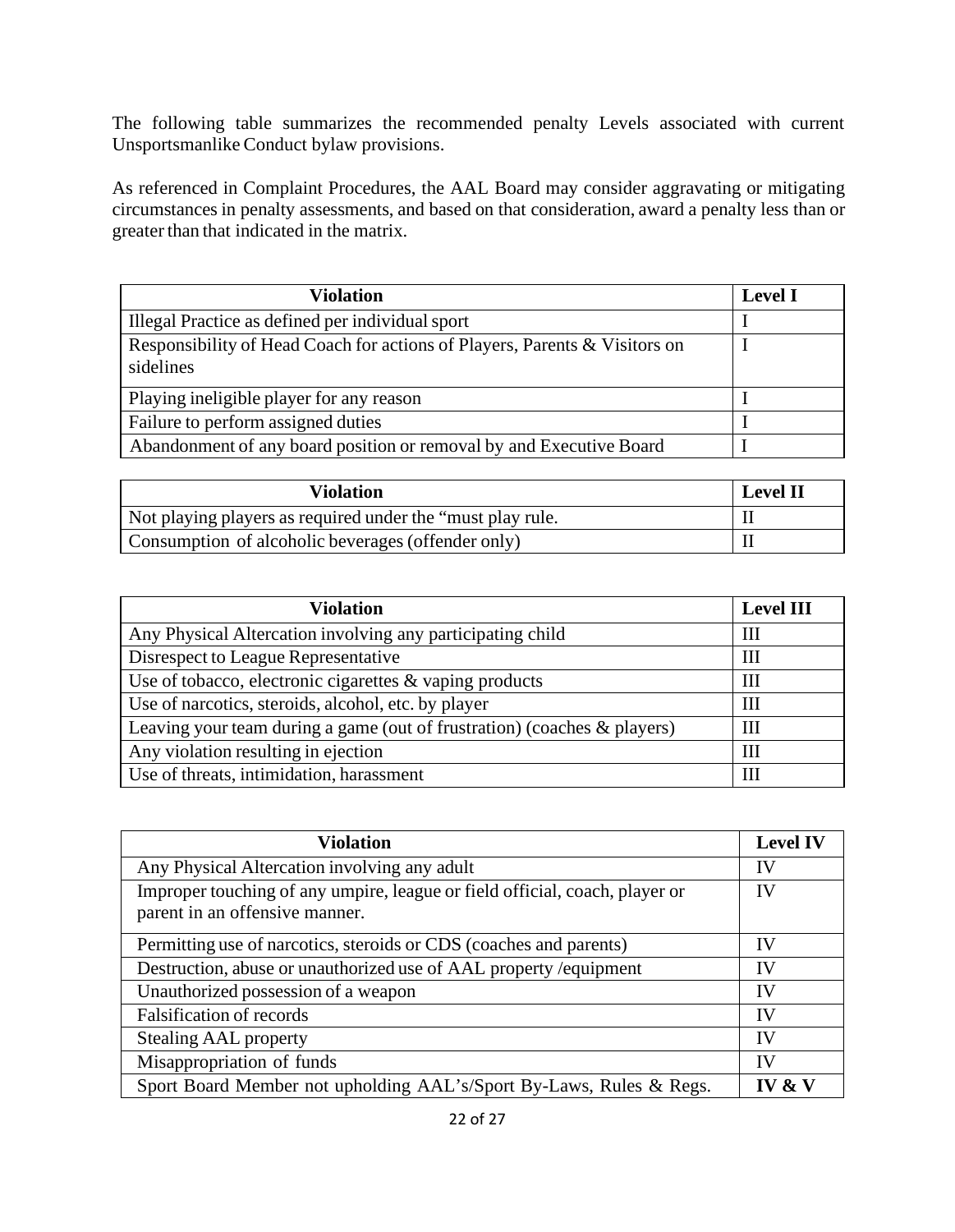# **AAL GRIEVANCE POLICY AND PROCEDURE**

Purpose: To provide members an avenue to grieve Bylaws, Policies, Procedures, and other members of the Acreage Athletic League.

Policy: Members who are not satisfied with any Policy, Procedure or other action set forth by S p o r t Member must fill out a "Grievance Hearing Application." This application may be obtained from the Sport League Secretary and must be submitted to the AAL's President & Vice President within 5 days from the Sport Hearing Decision.

The Grievance Hearing will be held at a special AAL meeting, which will be called no later than four (4) weeks after the application is submitted within the required time.

The AAL Executive Board will provide to the applicant any information or documentation requested which pertains to the grievance. If the applicant requires a substantial amount of information, an extension or rescheduling of the meeting may be requested and considered by AAL Executive Board.

Notice of the meeting will be emailed to the member 3 days prior to the hearing. The hearing will NOT be open to the public. Invitation only.

The committee reviewing the grievance will consist of the Executive Board members less any member to which the grievance may pertain.

The applicant must be present at the Grievance Hearing. He/She is responsible for bringing along any witness and supportive documentation pertaining to the grievance. Member does not show, the Grievance will be disregarded.

The outcome of the meeting will be based on a majority vote of the AAL Executive Board of Directors less any member to which the grievance may pertain.

### **Executive Board decisions shall be binding and final.**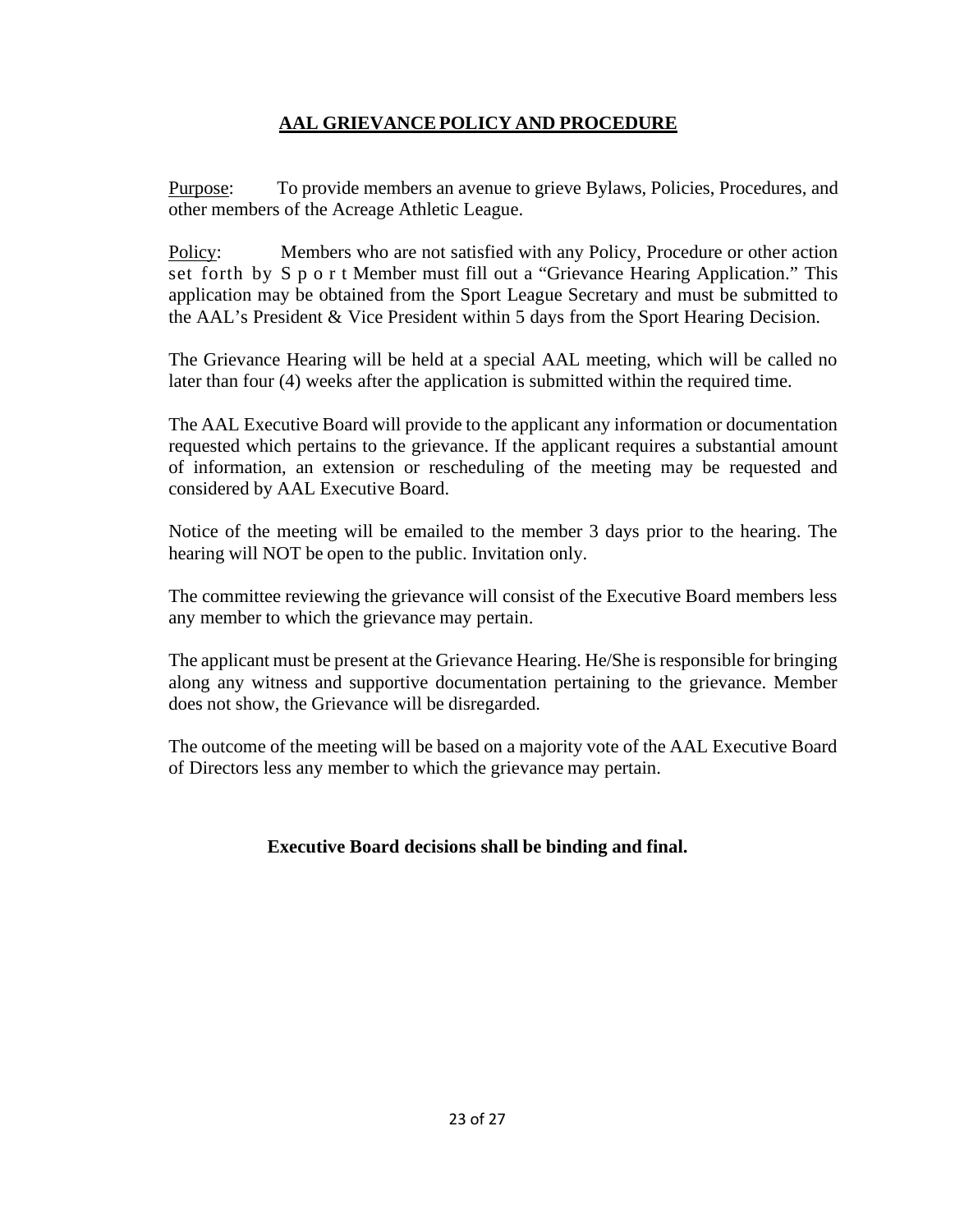# GRIEVANCE APPLICATION

| $\text{DATE:}\underbrace{\qquad \qquad }_{\qquad \qquad \qquad \qquad }\qquad \qquad \qquad }_{\qquad \qquad \qquad \qquad }\qquad \qquad \qquad ~~\qquad \qquad ~~\qquad \qquad ~~\qquad \qquad ~~\qquad \qquad ~~\qquad \qquad ~~\qquad \qquad ~~\qquad \qquad ~~\qquad \qquad ~~\qquad \qquad ~~\qquad \qquad ~~\qquad \qquad ~~\qquad \qquad ~~\qquad \qquad ~~\qquad \qquad ~~\qquad \qquad ~~\qquad \qquad ~~\qquad \qquad ~~\qquad \qquad ~~\qquad \qquad ~~\qquad \qquad ~~\qquad \qquad ~~\qquad \qquad ~~\qquad \$ |
|------------------------------------------------------------------------------------------------------------------------------------------------------------------------------------------------------------------------------------------------------------------------------------------------------------------------------------------------------------------------------------------------------------------------------------------------------------------------------------------------------------------------------|
|                                                                                                                                                                                                                                                                                                                                                                                                                                                                                                                              |
|                                                                                                                                                                                                                                                                                                                                                                                                                                                                                                                              |
|                                                                                                                                                                                                                                                                                                                                                                                                                                                                                                                              |
| <b>DESCRIPTION OF GRIEVANCE:</b><br>the control of the control of the control of the control of the control of the control of                                                                                                                                                                                                                                                                                                                                                                                                |
| ,我们也不能会有什么。""我们的人,我们也不能会有什么?""我们的人,我们也不能会有什么?""我们的人,我们也不能会有什么?""我们的人,我们也不能会有什么?""                                                                                                                                                                                                                                                                                                                                                                                                                                            |
|                                                                                                                                                                                                                                                                                                                                                                                                                                                                                                                              |
|                                                                                                                                                                                                                                                                                                                                                                                                                                                                                                                              |
|                                                                                                                                                                                                                                                                                                                                                                                                                                                                                                                              |
|                                                                                                                                                                                                                                                                                                                                                                                                                                                                                                                              |
| <u> 1989 - Johann Stoff, die Stoff von Berling von Berling von Berling von Berling von Berling von Berling von Be</u>                                                                                                                                                                                                                                                                                                                                                                                                        |
|                                                                                                                                                                                                                                                                                                                                                                                                                                                                                                                              |
|                                                                                                                                                                                                                                                                                                                                                                                                                                                                                                                              |
| SIGNATURE OF APPLICANT:                                                                                                                                                                                                                                                                                                                                                                                                                                                                                                      |
| Acreage Athletic League Sport:                                                                                                                                                                                                                                                                                                                                                                                                                                                                                               |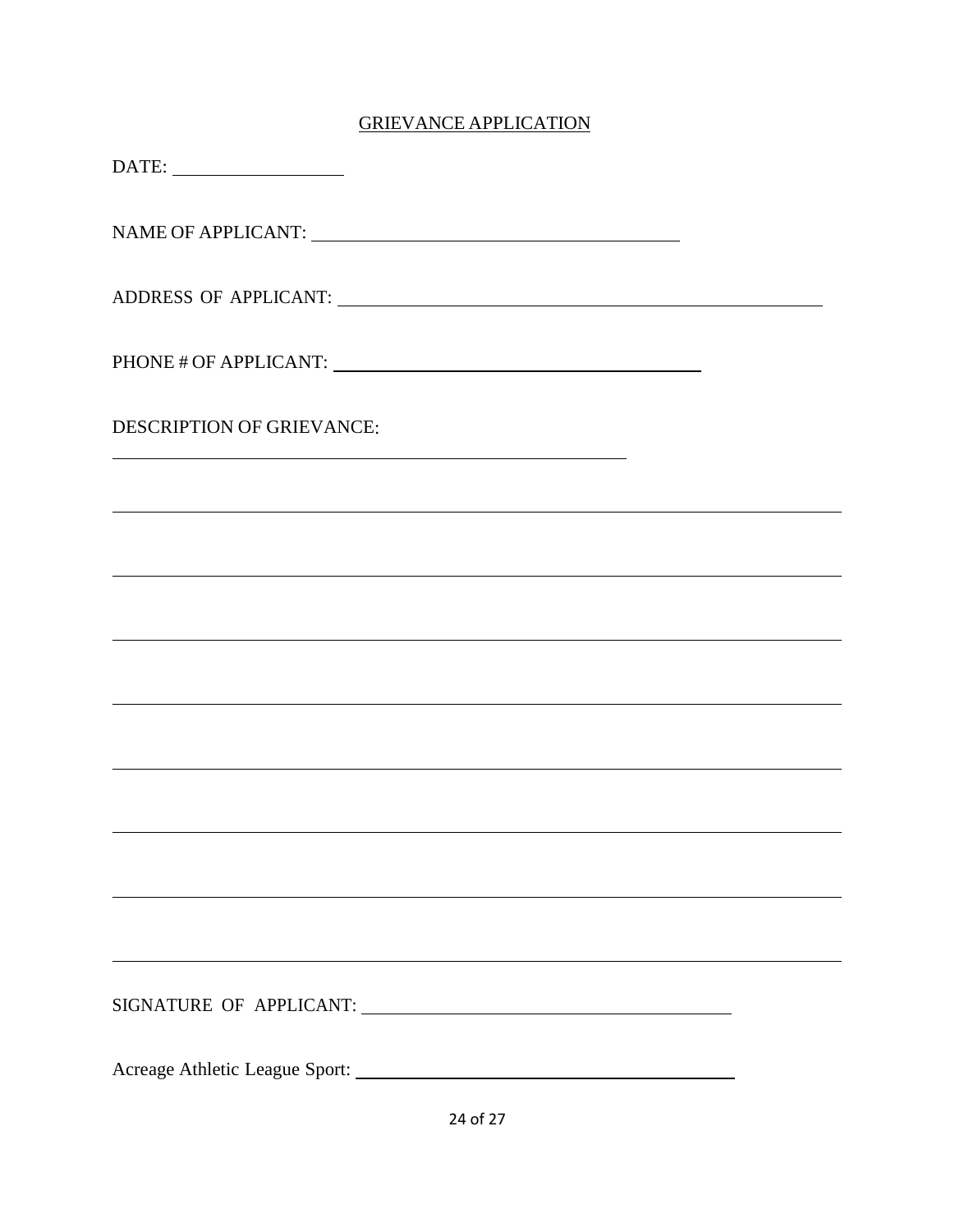### Account Deposit Procedures December 15, 2020

### **SPORT ACCOUNT DEPOSITS:**

Each of the recreational sports leagues formed as a part of the Acreage Athletic League ("Sport League") in addition to collecting registration funds via Blue Sombrero may collect cash and checks for various activities such as player registrations, fundraising, contributions, sponsor donations, tournaments, transfers, uniform sales (i.e. All Stars), etc. Each Sport League shall have a Treasurer on their respective boards. The Treasurer should follow procedures so that there are 2 board members present when receiving cash and/or checks. The Treasurer will be responsible to create a detailed deposit log to include information from the checks such as check number, amount, description, and payee. The log should be subtotaled for the total amount of checks to deposit. Separate from the checks subtotal, there should be a section that shows the cash to deposit. A grand total to be deposited should then be included on the log.

The deposit log should be presented to the Acreage Athletic League ("AAL") Bookkeeper, or other designated AAL Board or Committee Member. The Treasurer of each Sport League should retain a copy of the deposit log.

The AAL Bookkeeper should verify the bank deposit agrees with the deposit log. Once confirmed, the subtotal of checks should be entered on a bank deposit slip (including the account number for that particular sport) under "Total from attached list". The total cash should be included under currency and total cash with then the grand total included as the total deposit amount. As well, the source of funds should be written on the deposit slip under the blank section to enter checks.

### **REGISTRATION RECONCILIATION**

The Sport League Secretary should ensure a board member maintains rosters of each team in each of the divisions. The roster should be updated for changes in player status, such as additions to the teams and players leaving the team. In general, refunds for players who quit should not be available for game uniform after the first game has been played, and no refund after the third game is played. As well, the rosters should be frozen by the time the third official game has been played, if not sooner. Exceptions are permitted by a majority vote of the Sport League Board.

After the rosters are frozen, the Sport League Treasurer and Secretary should perform a reconciliation of the total number of players participating in the league multiplied by the general registration fee as a gross revenue figure. This total should be reconciled against the total deposits, net of any player refunds. Reconciling items may include, among other things; sibling discounts, scholarships provided by Sport League, Sport Board Member children, returned checks, registration errors, etc. If late fees are charged for late signups, that should also be part of the reconciliation to explain a positive variance.

This reconciliation, along with the final rosters and deposit logs should be provided to the AAL Treasurer and/or the AAL Bookkeeper. This should also be accompanied by an updated budget reflecting the actual revenues collected by the Sport League with actual costs to date and projected costs through the beginning of the following season.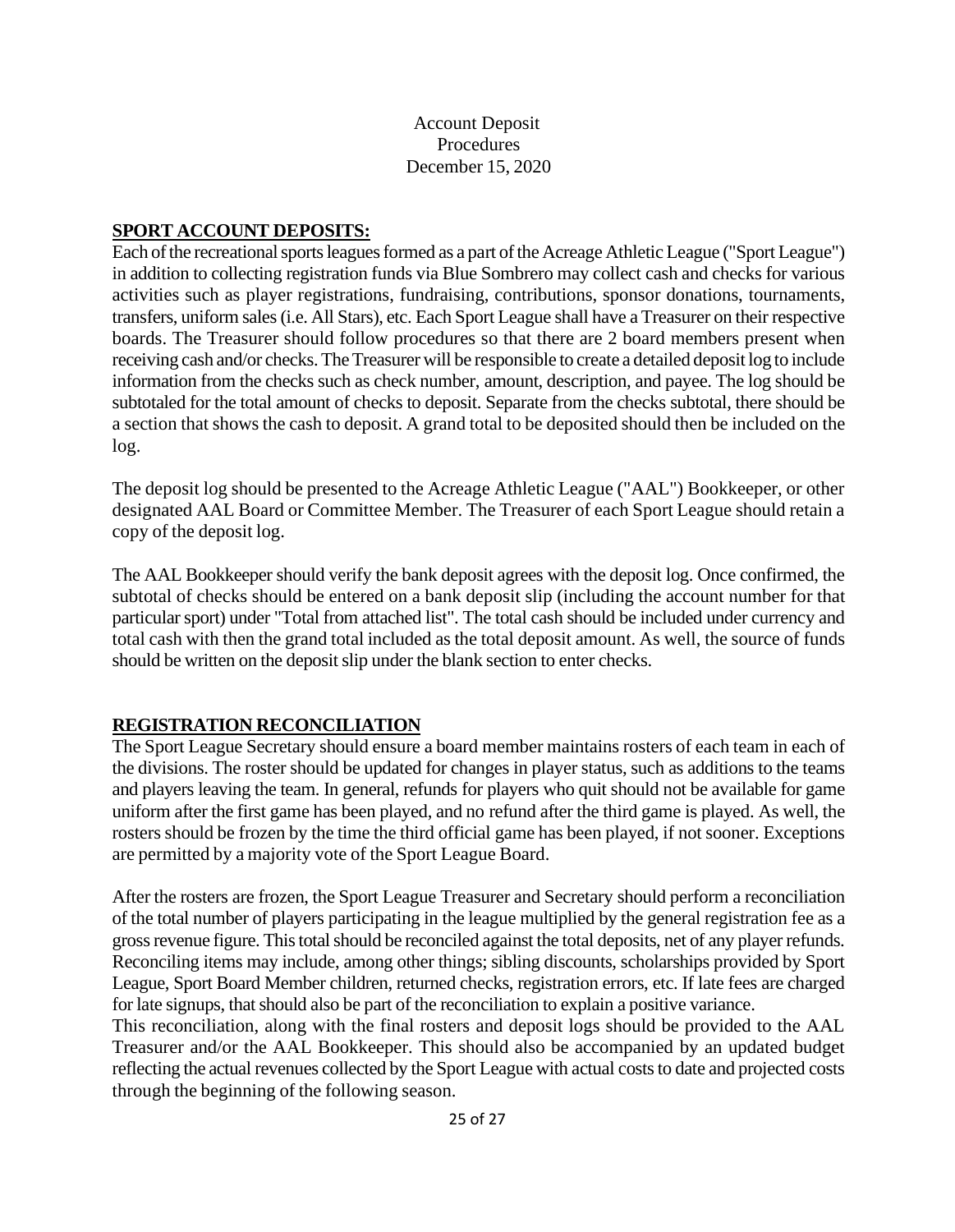The team rosters must be provided to the insurance carrier to support the total children covered under insurance in a format that they require. Keep track of ages of participants in case this information is required by the insurance company.

# **OTHER RECEIPTS RECONCILIATION**

When other types of forms of revenue are received, reconciliation similar to the player registration reconciliation should be performed. The sponsor donations should reconcile with the total number of teams in the league, t-shirt sales should reconcile with the total number of shirts purchased, etc. All revenues should be supported for completeness and presented to the AAL Board.